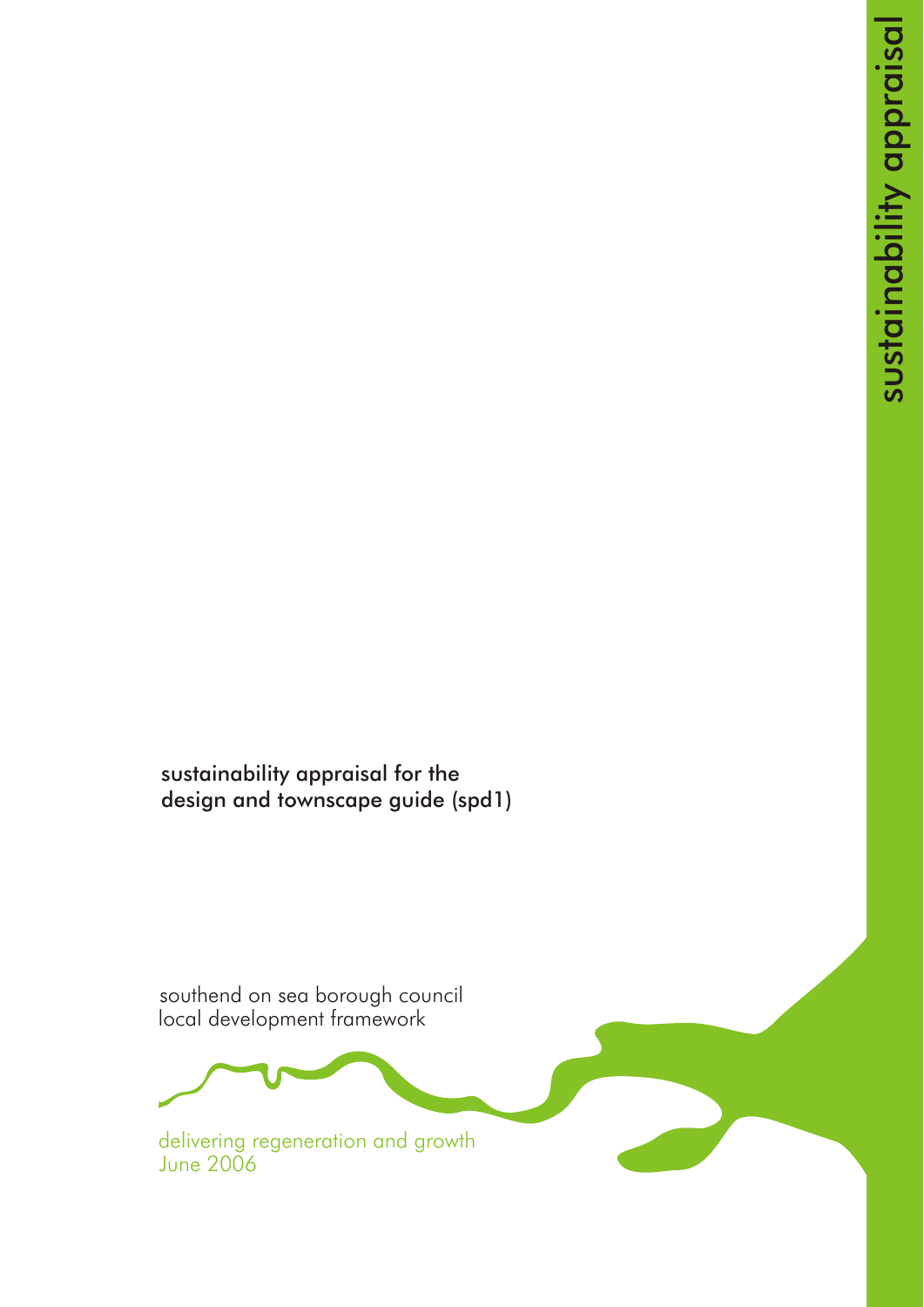# **Contents**

|                | Introduction                                                                              |    |  |  |  |  |  |  |  |  |
|----------------|-------------------------------------------------------------------------------------------|----|--|--|--|--|--|--|--|--|
| $\overline{2}$ | Overall Approach to the Sustainability Appraisal of the<br>Design and Townscape Guide SPD | 3  |  |  |  |  |  |  |  |  |
| 3              | The Baseline Environment                                                                  | 5  |  |  |  |  |  |  |  |  |
| $\overline{A}$ | <b>Sustainability Objectives</b>                                                          | 11 |  |  |  |  |  |  |  |  |
| 5              | Appraisal of SPD                                                                          | 14 |  |  |  |  |  |  |  |  |
| 6              | 19<br>Summary                                                                             |    |  |  |  |  |  |  |  |  |
| Appendix       |                                                                                           |    |  |  |  |  |  |  |  |  |

| Appraisal of the Design Principles |  |
|------------------------------------|--|
|                                    |  |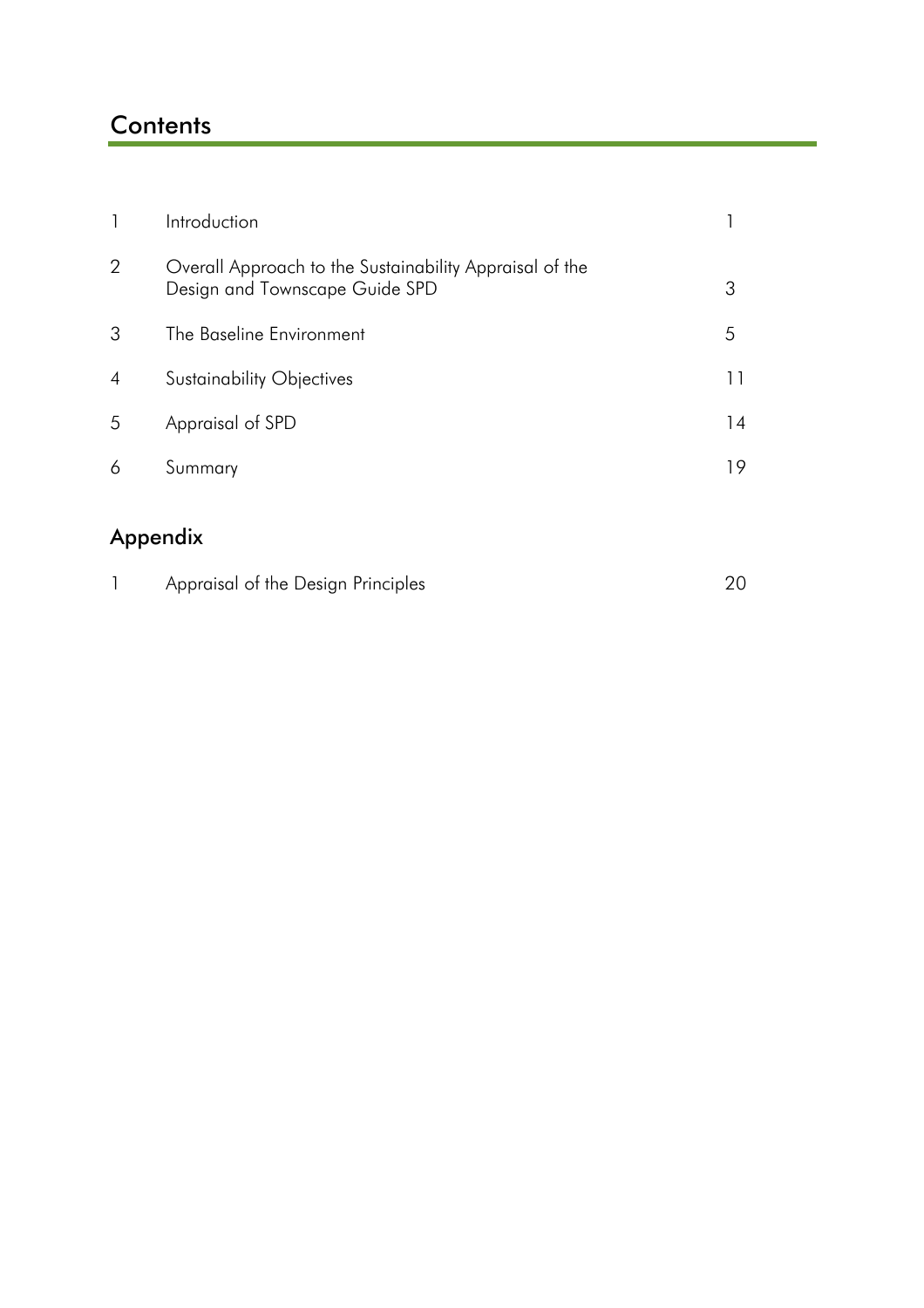## 1 Introduction

- 1.1 This document is a draft report of the sustainability appraisal (SA) of the Supplementary Planning Document (SPD) titled *'Design and Townscape Guide',* produced as part of the Southend-on-Sea Local Development Framework (LDF).
- 1.2 Sustainability appraisal is the process by which the influence that a plan or programme may have is assessed according to its likely contribution to the desirable environmental, economic and social objectives that are embraced by a concern to achieve greater sustainability.
- 1.3 The SA of the SPD forms part of the overall SA of the LDF, and this SA Report should be read in conjunction with the SA Report produced to assess the emerging Core Strategy Development Plan Document (DPD). The SA of the whole LDF is being carried out as the LDF is prepared, and the process is being applied to each of the constituent Local Development Documents, including SPD. The SA process, as a whole, that is being followed also meets the requirements of the Strategic Environmental Assessment (SEA) Directive as set out in the Environmental Assessment of Plans and Programmes Regulations 2004. The Regulations require the preparation of an environmental report on the LDF, and hence on each of its component Local Development Documents (LDDs), and this is required (at para. 12(2)) to:

*'identify, describe and evaluate the likely significant effects on the environment of:* 

- *(a) implementing the plan or programme*
- *(b) reasonable alternatives taking into account the objectives and the geographical scope of the plan or programme.'*
- 1.4 This SPD, as a stand alone document, does not necessarily fall under the type of plan or programme that needs to undergo SEA under the specific requirements of the Directive. This is because the SPD is a non statutory document, and does not directly set a framework for development. However, as part of the larger LDF the SPD does have a role in ensuring development is as sustainable as it can be with SA providing a check on this. SA of the SPD is also required by the Town and Country Planning (Local Development) (England) Regulations 2004 and by Planning Policy Statement PPS12: Local Development Frameworks, as well as meeting the good practice guidelines on SA issued by ODPM.
- 1.5 This document, referred to hereafter as the SA Report, is to demonstrate the likely sustainability implications of implementing the SDP in its final form.
- 1.6 This version of the SA follows early work on the SA of the SPD, and the earlier reporting stage at a draft SDP public participation stage. The SA Report and consultation responses to the draft report help influence the final version of the SPD. Notable alternations in light of the earlier appraisal findings was the inclusion of more material on securing energy efficiency and sustainable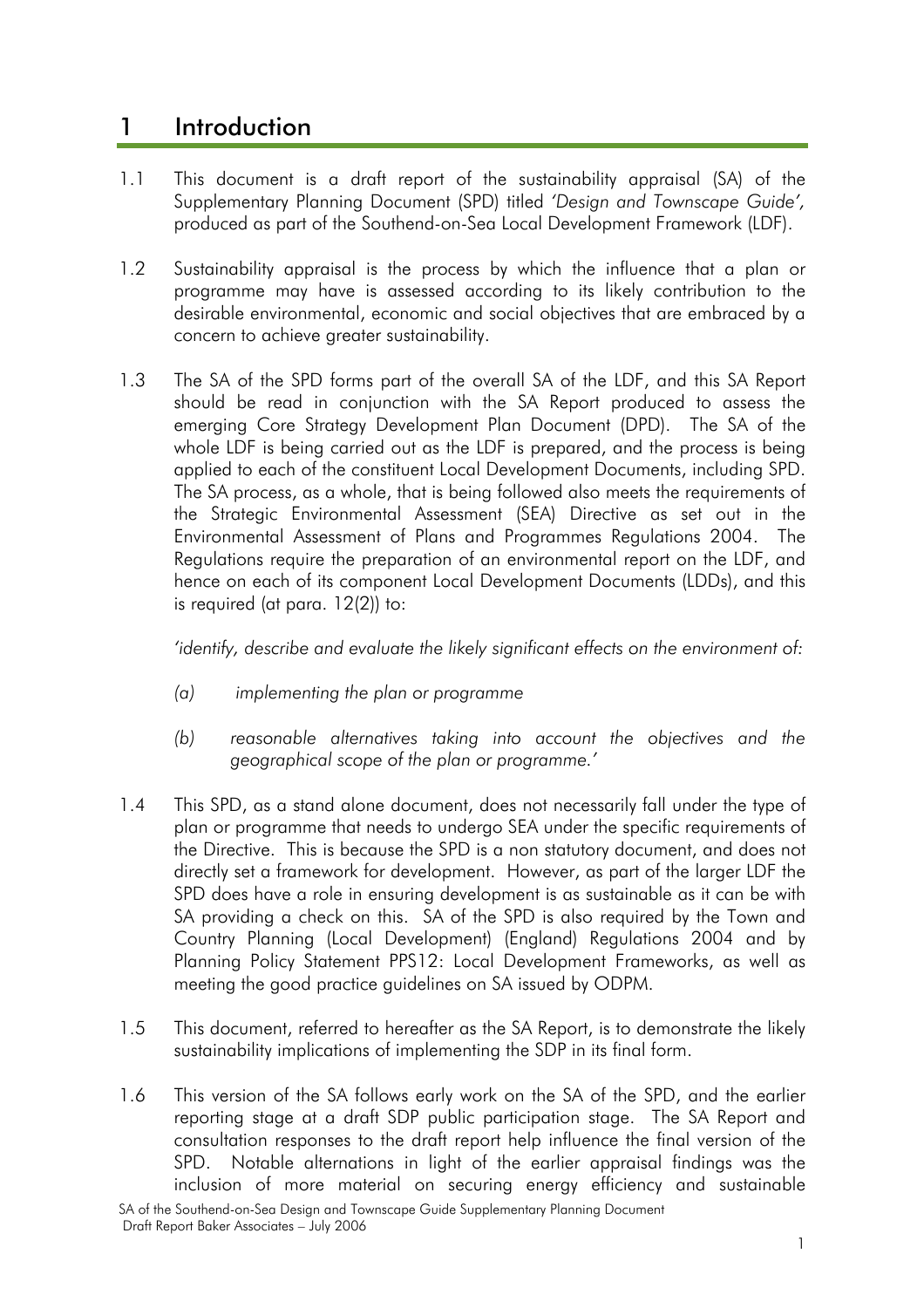construction in new development, and the expansion of coverage on biodiversity. The earlier version of the SA Report is available from the Council.

- 1.7 The SA report:
	- provides further information on how this SA Report fits into the wider SA of the LDF, including consideration of matters such as the appraisal of alternatives, and the inclusion of consultation bodies – section 2
	- describes some of the main environmental, economic and social characteristics of the Borough that should be reflected in the SA and SPD (the 'baseline') – section 3
	- explains and presents the sustainability framework used in this part of the SA – section 4
	- sets out some overall findings from the process section 5, with section 6 providing a summary of these findings.
- 1.8 This SA report is intend to sit alongside the final version of the SPD, and highlight the likely sustainability impacts that this guidance may have.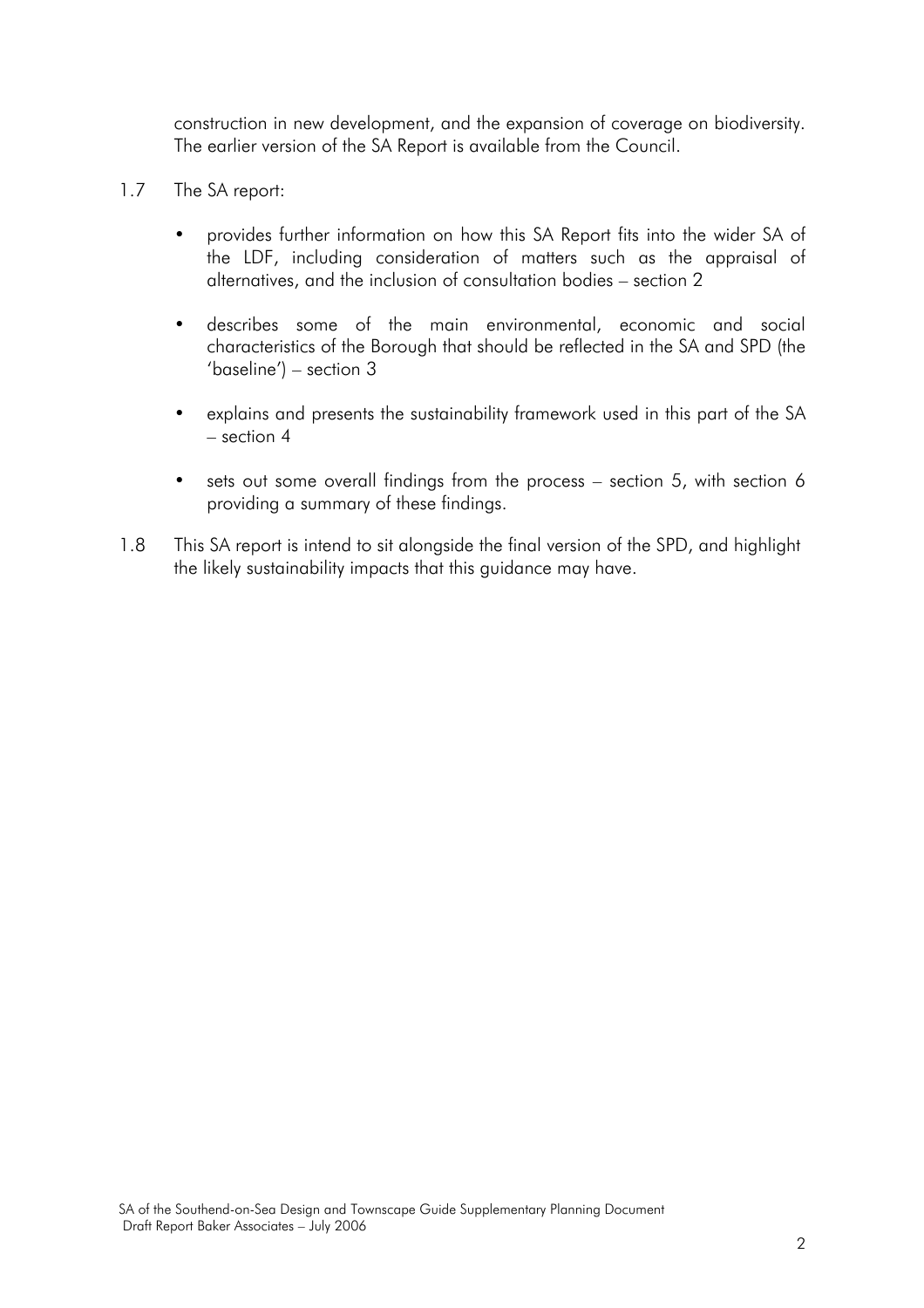# 2 Overall Approach to the Sustainability Appraisal of the Design and Townscape Guide SPD

- 2.1 The way that the SA of the LDF is undertaken has to be applicable to each part of the LDF and throughout the process of its preparation. Some parts of the LDF will require more in depth appraisal than others, and this will depend on factors such as the statutory weight of the document, the level of influence the policies or proposals would have on development, and the topics covered by the document.
- 2.2 The SPD has one key role, to ensure that development is designed in a way that brings about beneficial impacts on the Borough. Therefore by definition the draft SDP should be bringing about sustainability benefits to the LDF area, with the role of this SA being to assess that the SPD covers the sustainability agenda appropriately, taking into consideration social and economic elements of good design as well as environmental matters. Also the SA will appraise the SPD to check that its form and structure will actually be useful to developers, designers and all other users of the guide to bring about the desired development.

#### Scoping

2.3 As previously stated this SA Report is part of the ongoing SA of the whole LDF. For that reason much of the background of this report comes from the SA already undertaken for the emerging Core Strategy DPD. That report is the principal document of the SA process, containing a full consideration of baseline sustainability issues in the borough, as well as explanation of the SEA process, and the development of a 'sustainability framework' for the SA process. Similarly the SA Report of the core strategy has already been through a 'scoping' stage, which is a statutory stage of the SEA process. At this stage the four consultation bodies, as defined in the SEA Regulations for England, were consulted on the proposed methodology for the SA process, and the sustainability framework. Responses were received from all four of the consultees and where relevant these were fed into the SA of the core strategy and strategic options. As the SA of the SPD is part of the wider SA of the LDF, and as the SPD does not contain any matters of statutory policy or where there are likely to be significant adverse environmental or wider sustainability impacts, a further scoping stage is not required.

#### Consideration of Alternatives

2.4 The SEA Directive requires that the relative sustainability impacts of alternatives to the plan or programme under consideration are assessed. However, the Directive makes clear that these need only be 'reasonable' alternatives, and interim guidance from ODPM makes it clear that alternatives that go against national policy are not reasonable. This means that there are no real alternatives that could be considered to this SPD which follows national policy in seeking to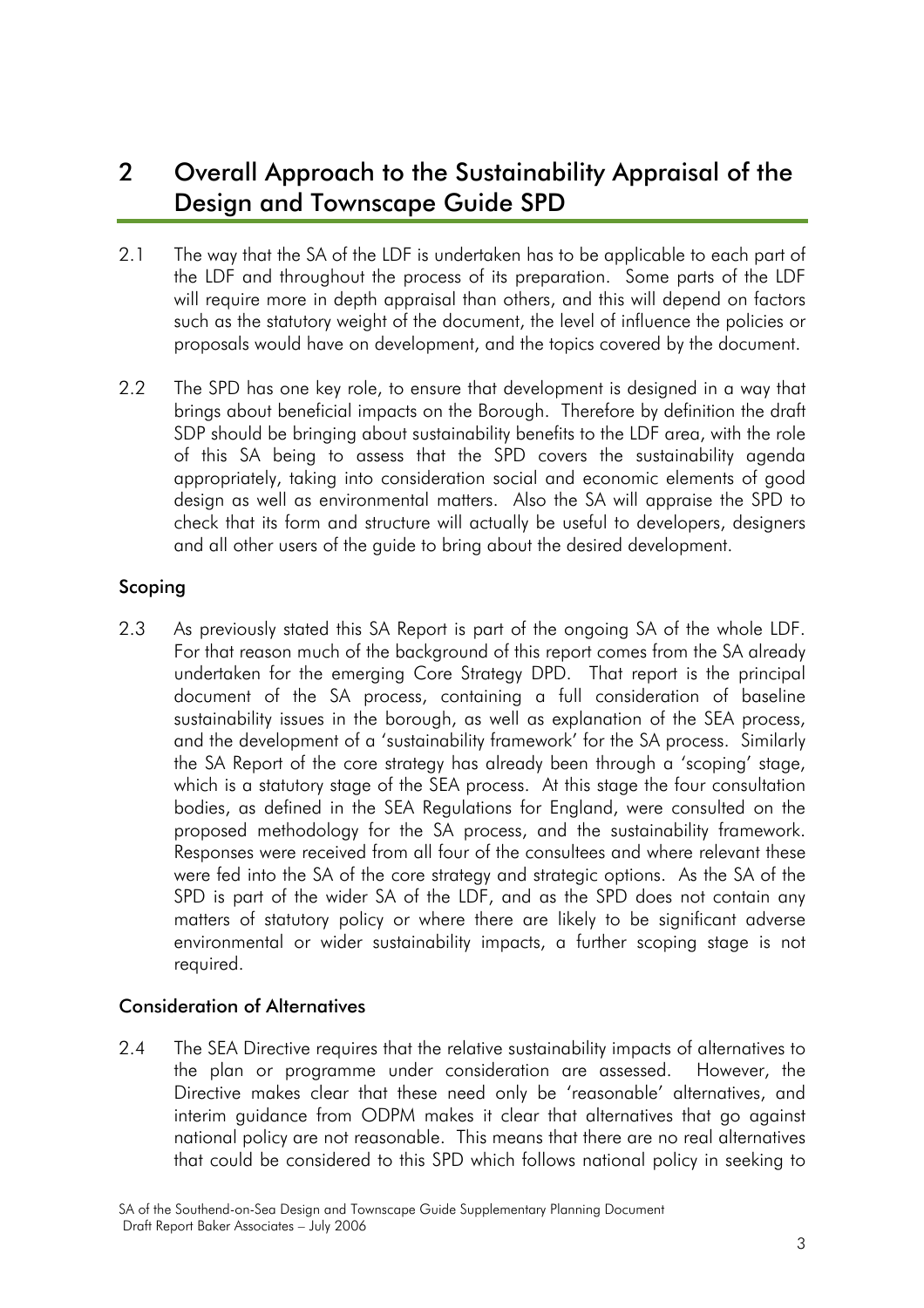ensure that all new development is of good design and contributes to townscape quality.

2.5 One possible alternative would be to not produce the SPD and instead rely on developers following national good practice advice, and the saved design policy of the Local Plan. However, this option does not allow for specific design matters of relevance to Southend-on-Sea to be included to guide new development, nor does it allow for the opportunity the guide provides of drawing all relevant matters together in one document. Therefore it is favourable from a sustainability point of view to proceed with producing a new SPD to support policy of the LDF under preparation.

#### Monitoring

- 2.6 Monitoring is an important part of the SA process as a whole, and monitoring of the significant effects identified through SEA is a requirement of the SEA Directive. However, this system of monitoring need not be a stand alone process, and monitoring of the SA can be incorporated into monitoring of the LDF as a whole, this is made clear in the SEA Directive.
- 2.7 Monitoring this SA independently from the larger monitoring process for the LDF is unlikely to be greatly beneficial to the achievement of more sustainable development. Instead it is suggested that the Council identifies relevant indicators to monitor good design implementation and incorporates those into the monitoring procedure for wider monitoring processes of the SA and the LDF.

#### Format of the Appraisal

- 2.8 An important part of the approach being followed in the SA of the LDF is the use of a 'sustainability framework' to assist in the comprehensive and systematic consideration of the parts of the plan in relation to what it means to promote more sustainable development. This framework has been developed for the SA of the LDF as a whole, and its relevance to this part of the SA is discussed in section 4 of this Report.
- 2.9 The SPD does not contain any specific polices or proposals. Therefore carrying out a systematic appraisal of these against the sustainability objectives is not possible. Instead this SA Report is based on a commentary relating to its coverage of sustainability issues, as well as an assessment of how effective the SPD may be on achieving more sustainable development. However, it also includes a simple symbol summary of the main design principles of the SPD against sustainability objectives, in order to check the coverage of issues.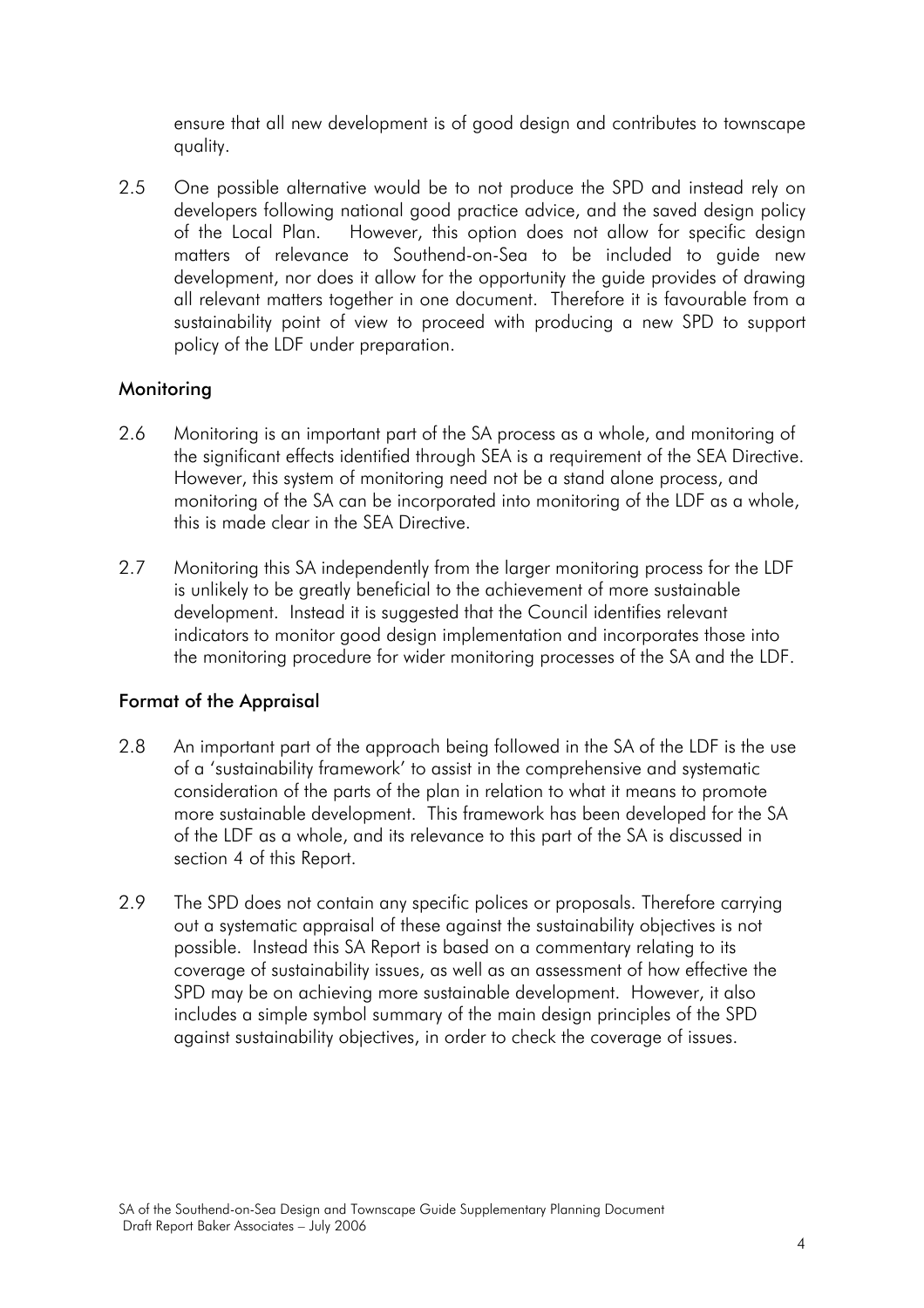## 3 The Baseline Environment

- 3.1 This section of the report is a collation of information relating to the Borough of Southend-on-Sea, relevant to the SPD. This information is intended to inform the Sustainability Appraisal of the SPD, by aiming to describe sustainability matters of relevance. Therefore these concentrate primarily on aspects of built environmental character, and to a limited extent other environmental factors as well as social and economic characteristics.
- 3.2 The information presented here primarily comes from that collected for the SA of the LDF, extracting matters of relevance to the SPD, with the addition of other material where necessary. The SA of the Core Strategy DPD contains further details on the role, purpose and sources of baseline information.
- 3.3 This section is only intended as a very brief outline of the situation in the Borough as a whole. The information presented gives a general overview of the relevant matters, rather than seeking to concentrate on specific detail of the built environment.

### Urban Character

- 3.4 A landscape character assessment was undertaken of Essex and Southend-on-Sea for the Structure Plan review (July 2002). The borough of Southend-on-Sea falls in two character areas, the Thames Estuary and South Essex Coastal Towns. The characterisation report states that Southend-on-Sea and its associated neighbourhoods are the largest urban area on the South Essex coast. The urban form is dominated by a grid pattern of streets running parallel and at right angles to the contours. It has a dense urban form, but with some large parks and open spaces.
- 3.5 The built environment condition is mixed, with poor quality commercial 'shed' development being common within the area. Several areas of the fringes of the town have been identified as 'landscape improvement areas' through the previous Local Plan, and therefore there is an opportunity for these areas to be significantly enhanced upon through appropriate schemes (which could in part include built development).
- 3.6 The housing type and character of the borough is varied, and includes high density areas of Victorian and late Victorian terraces in south Leigh, Westcliff and Southend, with areas of more spacious twentieth century housing in areas such as north Leigh and Shoebury.
- 3.7 A defining characteristic of the Borough is that, on most sides the urban area extends right up to the borough boundaries. This means therefore that the urban area is subject to significant development pressure, and development needs must be met in an already constrained urban area.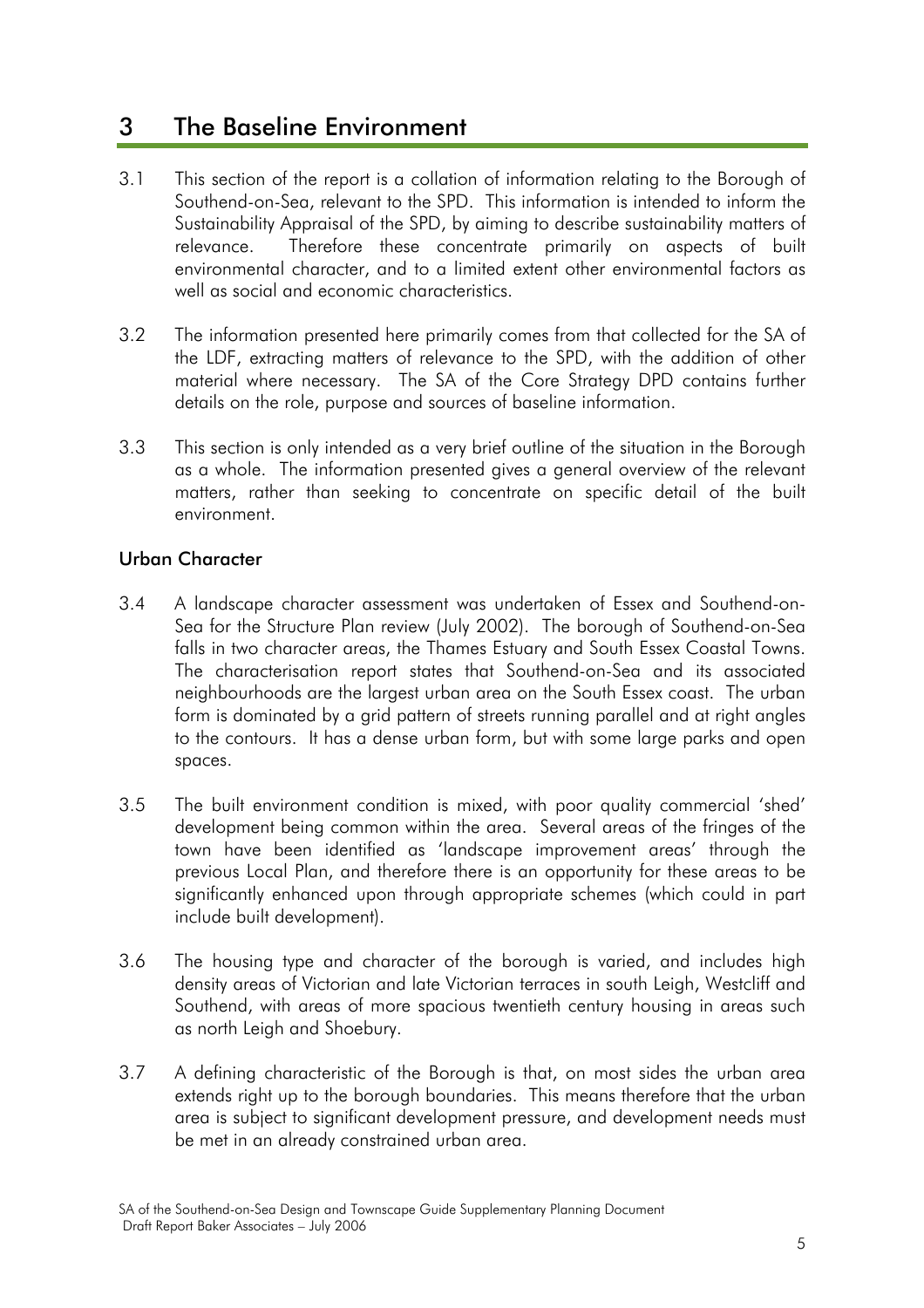- 3.8 Parts of the Borough are subject of specific urban regeneration initiatives, for social, economic and environmental reasons. These have been established with the intent to bring about social and economic improvements but also should have positive effects on the urban environment. An Urban Renaissance Company, 'Renaissance Southend', was set up in March 2005 to bring about physical regeneration and redevelopment of the whole borough, although initially concentrating on:
	- The town centre and seafront (including the Victoria Avenue Business District)
	- The New Ranges in Shoeburyness
	- Southend-on-Sea's Industrial and Commercial areas
- 3.9 Therefore these areas will need to incorporate the principles of good design as detailed in the draft design guide SPD.
- 3.10 Implications for SPD: Development within the borough needs to help in the environmental regeneration of the urban area through good design, with specific attention paid to those areas in most need of enhancement. Attention needs also to be given to the appearance of the urban area from the rural areas and open spaces both within and beyond the borough boundaries. Good design also has an important role to play in bringing about good quality in high density developments and therefore making the most efficient use of land.

#### Cultural Heritage

- 3.11 The historic and cultural heritage of the built environment makes a strong contribution to the overall quality and character in many parts of the borough. Enhancing these qualities where they exist or are in need of restoration is central to achieving a high quality urban environment.
- 3.12 In total there are fourteen Conservation Areas in the borough, designated as having 'special architectural or historic interest', which are in need of protection or enhancing. These areas are spread throughout the borough, and include areas in Leigh, Leigh Cliffs, central Southend, Prittlewell, and Shoebury.
- 3.13 There are also around 75 listed buildings and churches in the Borough, two of which are Grade II\* and three Grade I. In addition there are around 80 buildings listed as being of Local Architectural or Historic Interest and these include Frontages of Townscape Merit.
- 3.14 The borough contains five Scheduled Monuments in, or adjacent to, its boundary. These sites are:
	- Prittlewell Priory, these priory remains date from the  $10<sup>th</sup>$  century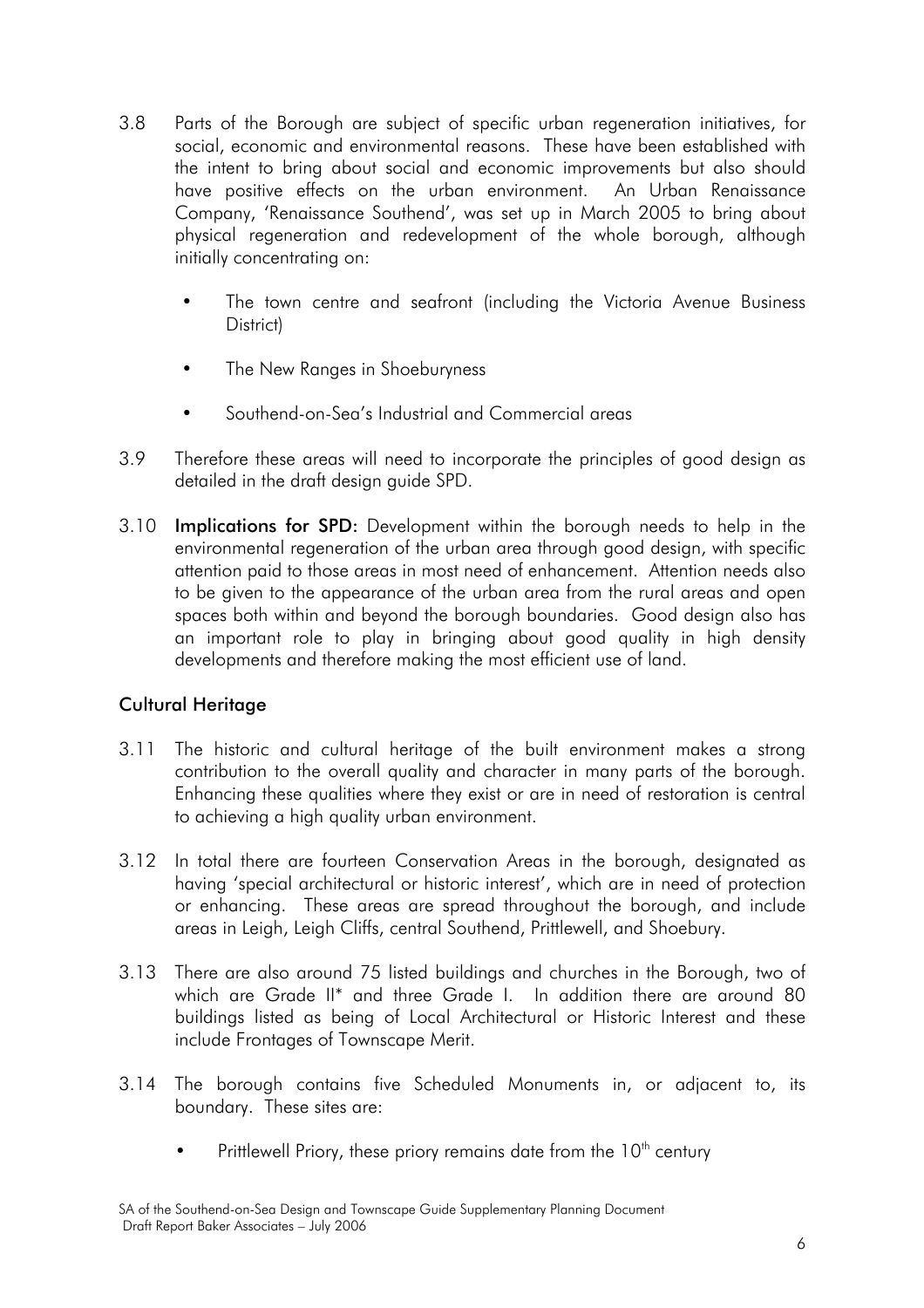- a univallate hill fort 'Prittlewell Camp' found 500m east of Sutton Crematorium, dating back to the prehistoric Bronze Age
- Southchurch Hall moated site, 1.1km east of Central Southend-on-Sea Station, dating from the  $13<sup>th</sup>$  century, the associated buildings now house a museum and remain in a generally good condition
- a defended prehistoric settlement at Shoeburyness, known as the Danish Camp, dating from the Iron Age, a rare example in south east England
- a Cold War Defence boom, this is within the local authority boundary, but stretches out into the Thames Estuary, the boom was built in the 1950s during the Cold War and is the only example of this type of structure of this date in Britain.
- 3.15 Other notable features include the Southend-on-Sea pier, at over 2km long making it the longest pleasure pier in the world. The pier dates from 1889, when work was started, and was completed in its current form by 1929.
- 3.16 Implications for SPD*:* Any development in the area will need to take into account the quality of the historic environment, to ensure neither the fabric or setting of historically or architecturally important buildings, or monuments is harmed.

#### Open Space

- 3.17 Open space makes an important contribution to the built environmental character of the borough, with over 13 parks and designated community open spaces, five of which have been awarded Green Flag status for quality. In addition there are fifteen allotments sites in Southend and a further three in Leigh, totalling over 850 allotment plots.
- 3.18 A Study of Open Space and Recreation was undertaken in August 2004 to determine the level of provision, and need, within the Borough.
- 3.19 The various parks and recreational resources were assessed with the aim of setting standards for new provision. The study revealed an expected correlation between the density of development and the availability of open space, with greater the density the less open space available. The most central urban wards, such as Kursaal, Victoria and Westborough Wards, have 0.31 hectares or less per 1000 population of Park space. Therefore this means that large areas in the central part of the Borough do not have easy access by foot to a park of any kind.
- 3.20 Implications for SPD*:* The low level of open space in the central area does mean that any intensification of residential development in this location will result in a drop in the availability of park space per person. Parks and open spaces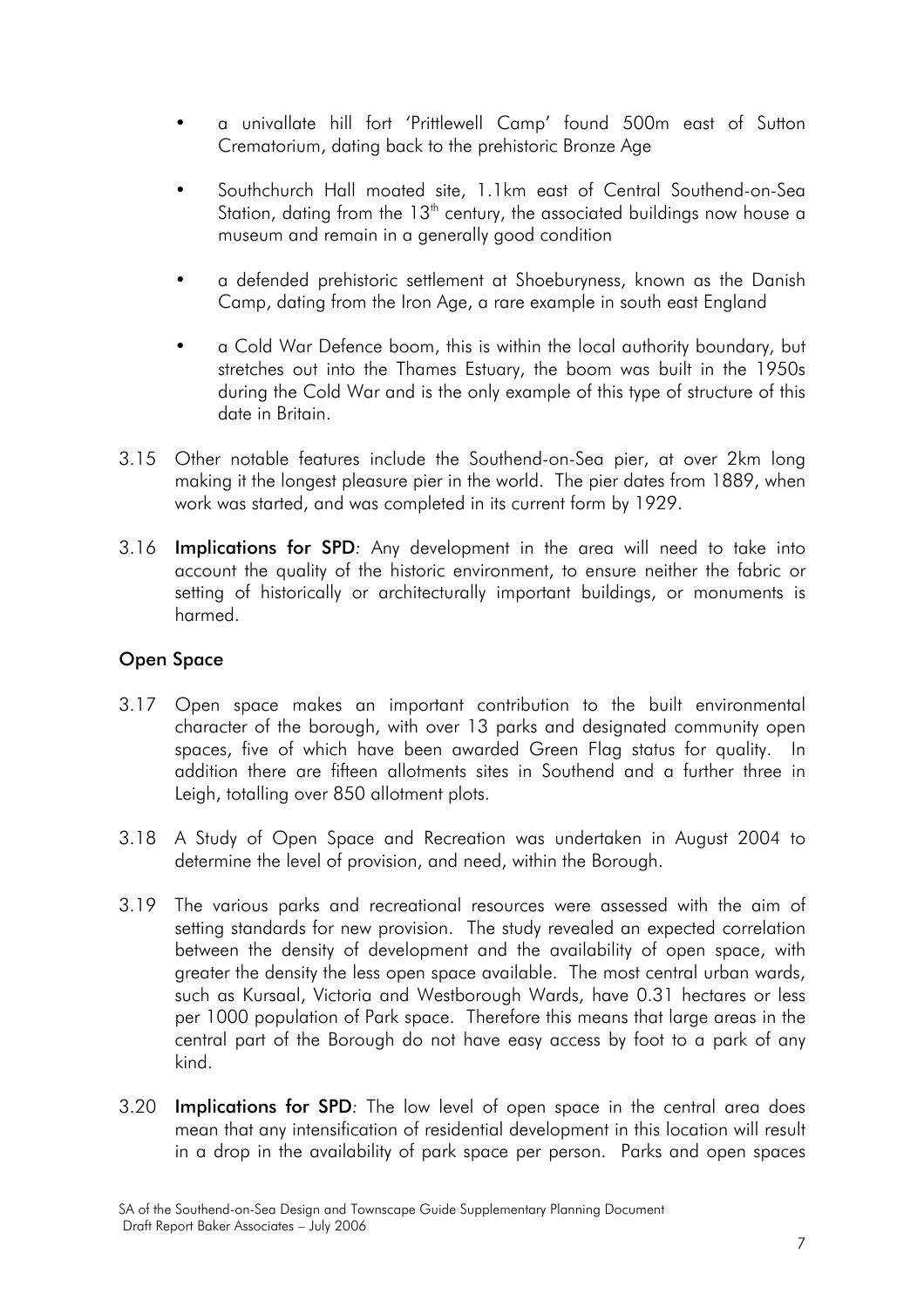should also be well designed to maximise their role in creating sustainable communities.

#### Biodiversity and Nature Conservation

- 3.21 The urban area, and the open spaces within it, have an important role to play in supporting a wide variety of plants and animal species. Appropriately designed new development allows the opportunity to enhance this throughout the borough.
- 3.22 Habitats mentioned in the Local Biodiversity Action Plan (LBAP), that are found in the borough, include ancient and veteran trees, as well as 'ancient' hedgerows (such as those along the green lane north of Fossetts Camp, and running parallel to Eastwood Boulevard and in the boundaries of Edwards Hall Park). There are several woodland areas of importance in the Borough at Hadleigh Great Wood (in Belfairs NR), Belfairs Wood, Oakwood and Owl Wood.
- 3.23 Other more 'urban' habitats of importance are the allotment sites, with a total of 51.2ha of these sites in Southend-on-Sea, churchyards, private gardens, public parks and railway embankments. Essex Wildlife Trust note that many native species of Britain, such as the fox, are becoming increasingly adapted to urban conditions. Features such as balancing ponds, backgarden ponds offering areas of open water, and parks and gardens provide semi-woodland habitats that support species including woodpeckers, a range of plants, fungi and invertebrates. Similarly there is a wide range of plants and animals that depend on the grass and scrubland habitat that survive on verges and railway embankments found throughout the town. However, development often supports less wildlife than it should through efficient use of land leaving little outside space, and inappropriate landscaping, and there is often poor management of habitats for nature conservation purposes even where they do exist.
- 3.24 Other forms of urban wildlife habitats that are not covered by designation, such as hedgerows, back gardens and railway embankments must also be taken into account in all development proposals in the Plan area. These sites are important to the survival of many species of flora and fauna in the Borough, as they provide 'wildlife corridors' linking wildlife sites within the urban area, and to the open countryside. Species identified through the LBAP must also be given special protection as it is unlikely that they will only be found on designated sites, and ecological survey of sites prior to development is essential to ensure these species are not harmed.
- 3.25 Implications for SPD: New development in Southend-on-Sea should place a greater emphasis on including wildlife features and open green space as part of the design, in order to maximise the nature conservation value of the urban area.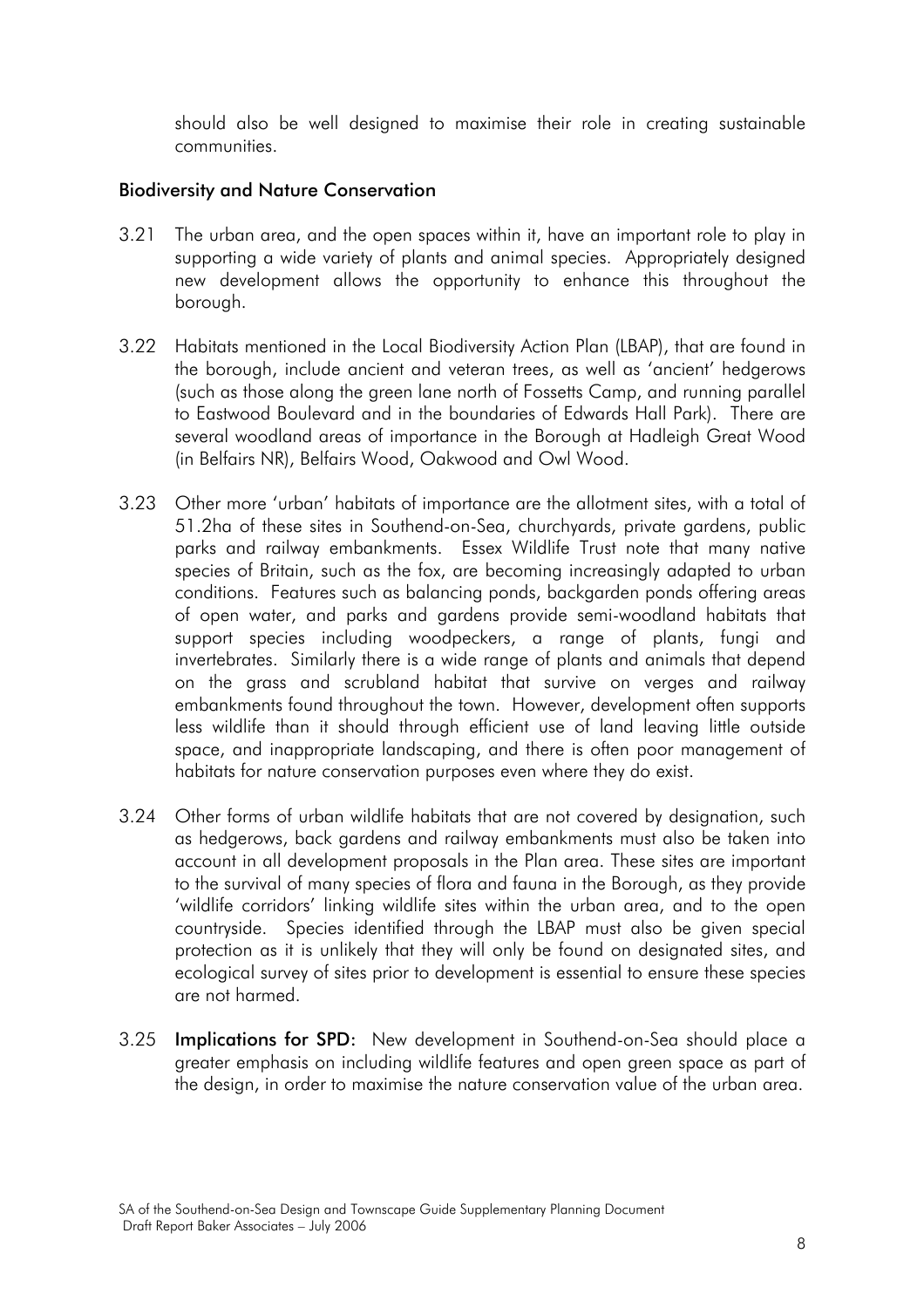#### Natural Resources

- 3.26 Within the borough there are several matters related to resource use that may be of relevance to the design guide.
- 3.27 The whole of the Eastern Region has severe water resource issues. In summer much of the region already has no additional water supply, and Southend-on-Sea Borough is identified by the Environment Agency as having an 'unsustainable or unacceptable abstraction regime'. This means that new development in the Borough must be developed with this in mind, and ensure that there is sufficient water to meet the needs of development, and design quality to ensure the sustainable and efficient use of water.
- 3.28 Many parts of the Borough are at relatively high risk of flooding. The implications for development are that building on the fluvial flood plain must be avoided, and new development should be designed in order to minimise surface water run-off. The implications of tidal flooding means that new development, particularly residential development, should not be built where there are not already existing flood defences that reduce the risks to an acceptable level.
- 3.29 Climate change will be of great significance globally, and in the Borough, over the next few decades. The impacts of climate change are likely to have a negative effect on the water resource availability, especially as summers get drier through global warming. Global warming will also cause sea level rise, and therefore increase the risk of tidal flooding, and as a result of wetter winters may also increase fluvial flooding. Development in the Borough will have to be developed in such a way as to take these matters into account, as well as being designed to be energy efficient and located to encourage travel by more sustainable modes of transport.
- 3.30 Implications for SPD*:* New development must be designed to reduce the use of natural resources, with particular importance on water efficiency due to the supply issues in the borough, and also to reduce emissions.

#### Social and Economic

- 3.31 Southend is undergoing continuing regeneration and enhancement of the Seafront, High Street and the Pier. The Pier's new developments cost £1.9 million from the European funded Southend Seafront High Street and Pier Enhancement ('Sshape') programme. As previously stated a 'Southend Renaissance' has recently been set up to help co-ordinate and deliver regeneration of the borough.
- 3.32 Southend-on-Sea is ranked at 130 (rank of average rank) in the Indices of Deprivation (ID2004 – local authority level) out of 354 English districts. Some of the wards of the Borough contain areas that are in the worst 10% deprived nationally, these wards being Kursaal (majority of the ward), Milton and Southchurch, which are all centrally located.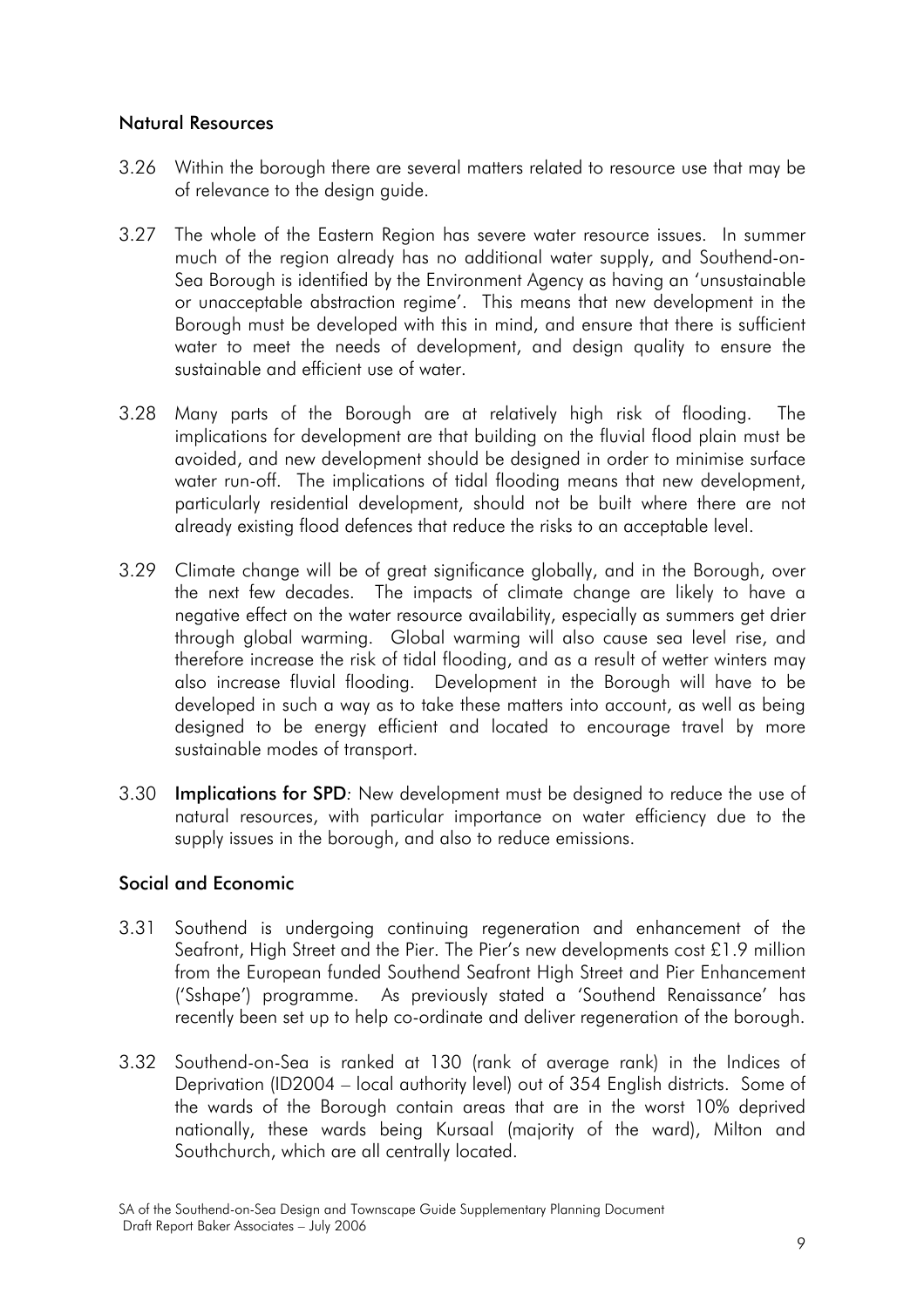3.33 Implications for SPD*:* Good design could help improve the attractiveness of the area to investors, as well as helping to increase tourism revenue. In addition the environmental regeneration of parts of the town through well designed development, has the potential to make a positive impact on local communities.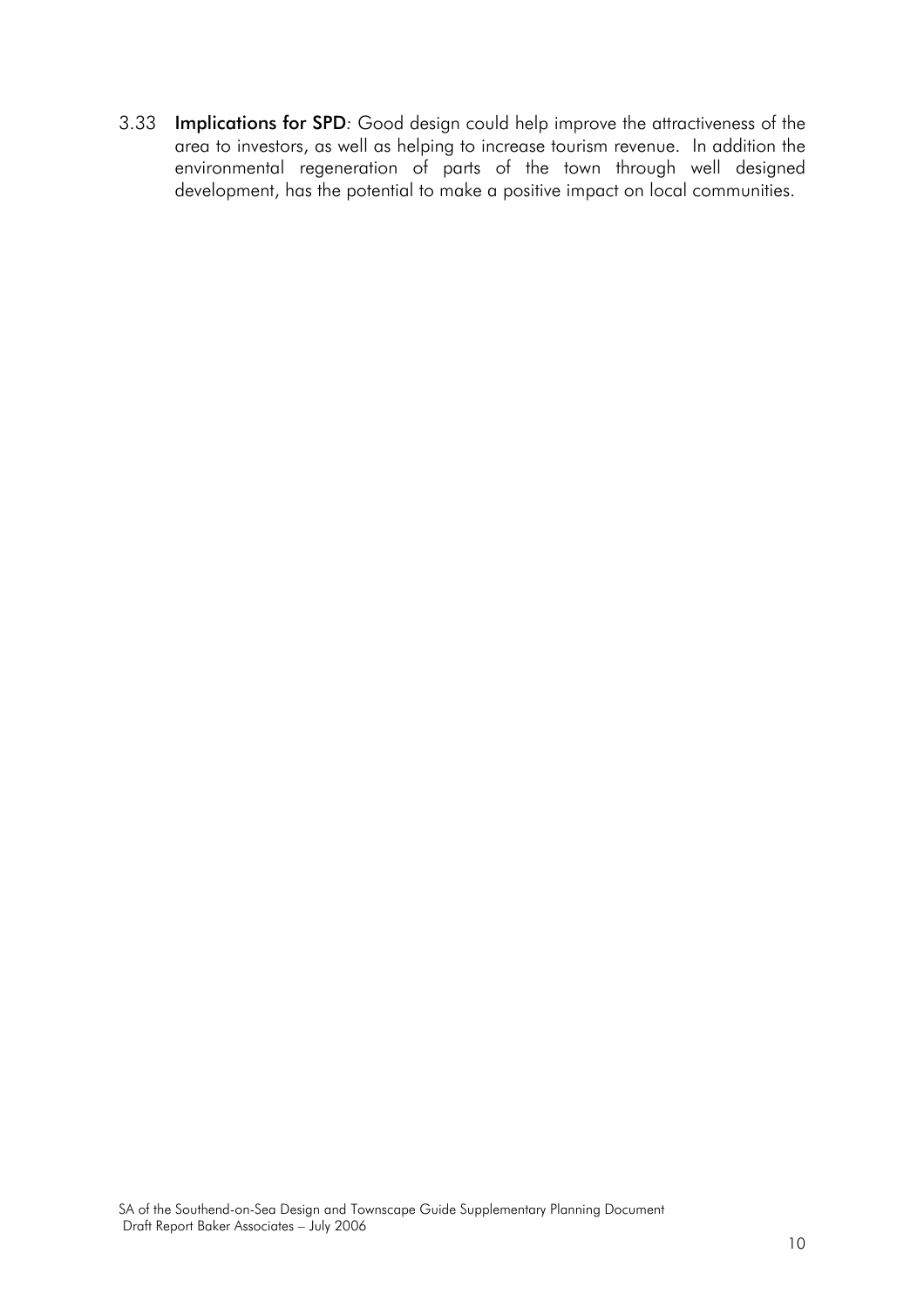## 4 Sustainability Objectives

- 4.1 The 'sustainability framework' has been developed to summarise the various aspects of the sustainable development agenda, so that it can be used in assessing the likely effects of the LDF on achieving more sustainable development. The framework was drawn up for the SA of the LDF as a whole, following discussions with a group of officers from the Council, and was further refined through the scoping process and the comments of the consultees.
- 4.2 Further discussion on the preparation and the rationale behind the framework can be found in the SA Report of the draft core strategy DPD. Below the sustainability framework is reproduced, with the addition of a column that describes the possible influences the SPD could have on meeting the stated objectives of sustainable development in the borough.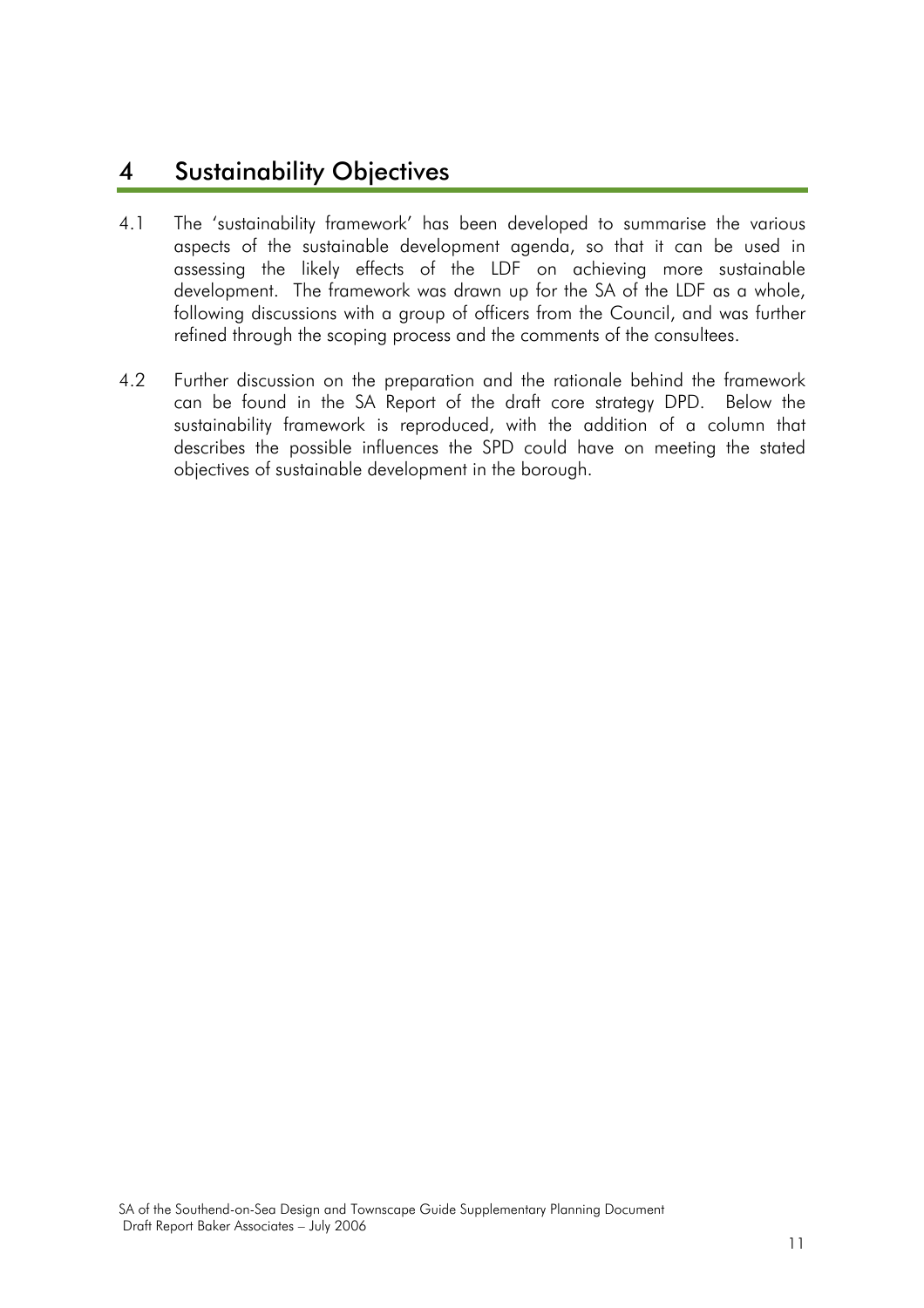| Concern                           | Explanation and desirable direction of<br>change                                                                                                               | <b>Relevance to Design and Townscape</b><br><b>Guide SPD</b>                                                                                                                                                                     |  |  |  |
|-----------------------------------|----------------------------------------------------------------------------------------------------------------------------------------------------------------|----------------------------------------------------------------------------------------------------------------------------------------------------------------------------------------------------------------------------------|--|--|--|
|                                   | Social progress which recognises the needs of everyone                                                                                                         |                                                                                                                                                                                                                                  |  |  |  |
| Accessibility                     | to enable people all to have similar and<br>$\bullet$<br>sufficient levels of access to services,<br>facilities and opportunities                              | Good practice in design and layout of<br>new development should help to<br>ensure that facilities are accessible                                                                                                                 |  |  |  |
| Housing                           | • to provide the opportunity for people to<br>meet their housing needs                                                                                         | Providing affordable housing, and<br>housing designed to meet specific<br>needs will help meet this objective                                                                                                                    |  |  |  |
| Education &<br>Skills             | to assist people in gaining the skills to<br>$\bullet$<br>fulfil their potential and increase their<br>contribution to the community                           | The design guide will have little direct<br>impact on meeting this objective.<br>It is proposed not to use this objective<br>in the SA of the SPD.                                                                               |  |  |  |
| Health,<br>safety and<br>security | to improve overall levels of health,<br>reduce the disparities between different<br>groups and different areas, and reduce<br>crime and the fear of crime      | Designing new development<br>appropriately should help to reduce<br>crime and fear of crime                                                                                                                                      |  |  |  |
| Community                         | to value and nurture a sense of belonging<br>٠<br>in a cohesive community, whilst<br>respecting diversity                                                      | Good design of new development can<br>help unify an area, lending it a<br>distinctive sense of place, which can<br>have a positive impact on residents<br>seeing themselves as part of a cohesive<br>community                   |  |  |  |
|                                   | Effective protection of the environment                                                                                                                        |                                                                                                                                                                                                                                  |  |  |  |
| Biodiversity                      | • to maintain and enhance the diversity and<br>abundance of species, and safeguard<br>these areas of significant nature<br>conservation value                  | Appropriate landscaping, and layout<br>of new development can help<br>contribute to biodiversity protection<br>and enhancement                                                                                                   |  |  |  |
| Landscape<br>character            | • to maintain and enhance the quality and<br>character and cultural significance of the<br>landscape, including the setting and<br>character of the settlement | Development on the urban fringes can<br>help to protect and enhance<br>landscape character of the borough,<br>as well as the appearance of the urban<br>area from outside the borough                                            |  |  |  |
| Built<br>environment              | to maintain and enhance the quality,<br>safety and distinctiveness of the built<br>environment and the cultural heritage                                       | The design guide should have the<br>greatest impact on this objective.                                                                                                                                                           |  |  |  |
|                                   | Prudent use of natural resources                                                                                                                               |                                                                                                                                                                                                                                  |  |  |  |
| Air                               | • to reduce all forms of air pollution in the<br>interests of local air quality and the<br>integrity of the atmosphere                                         | The guide can only have a limited<br>impact on this objective, through<br>appropriate location of new<br>development and allowing access by<br>means other than by car.                                                          |  |  |  |
| Water                             | • to maintain and improve the quantity and<br>quality of ground, sea and river waters,<br>and minimise the risk of flooding                                    | Helping to ensure new development is<br>resource efficient is vital to meeting this<br>objective. Also locating and designing<br>new development to minimise the risk<br>of flooding should also be impacted<br>on by the guide. |  |  |  |
| Land                              | to use land efficiently, retaining<br>٠<br>undeveloped land and bringing<br>contaminated land back into use                                                    | The guide can only have a limited<br>impact on this objective, but could<br>help ensure that new high density                                                                                                                    |  |  |  |

### Figure 1: Sustainability framework for the SA of the LDF, adapted for the SPD

SA of the Southend-on-Sea Design and Townscape Guide Supplementary Planning Document Draft Report Baker Associates – July 2006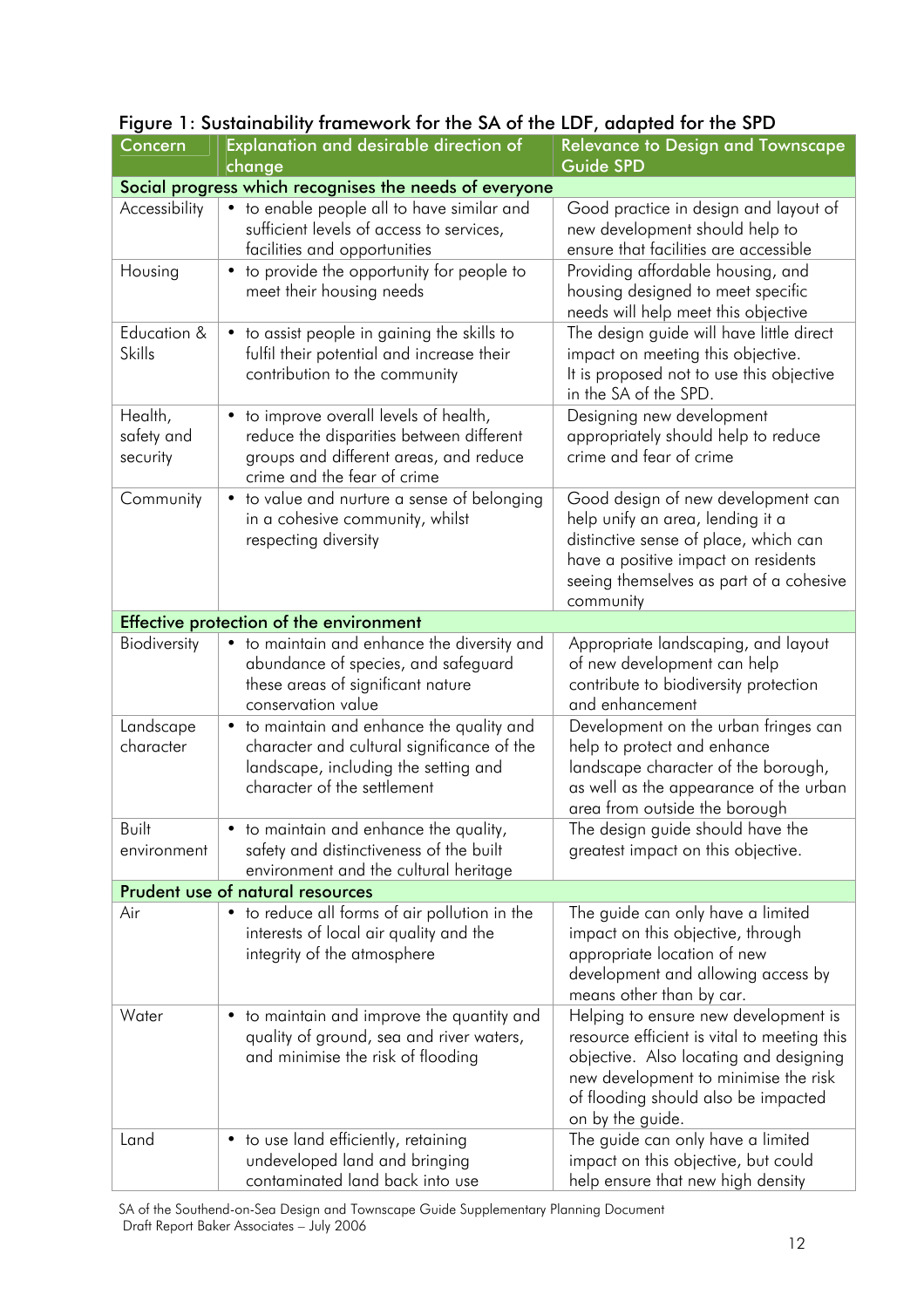|                                                  |                                                                                                                                                                                                                                                                  | development is well designed, and<br>thereby help make the most efficient<br>use of land.                                                                                                                                    |
|--------------------------------------------------|------------------------------------------------------------------------------------------------------------------------------------------------------------------------------------------------------------------------------------------------------------------|------------------------------------------------------------------------------------------------------------------------------------------------------------------------------------------------------------------------------|
| Soil                                             | • to maintain the resource of productive<br>soil                                                                                                                                                                                                                 | The design guide will have little direct<br>impact on meeting this objective.<br>It is proposed not to use this objective<br>in the SA of the SPD.                                                                           |
| <b>Minerals</b><br>and other<br>raw<br>materials | to maintain the stock of minerals and<br>$\bullet$<br>other raw materials                                                                                                                                                                                        | The quide could have a positive<br>impact on this objective, by helping to<br>ensure that new development is<br>designed and constructed in such a<br>way as to reduce the use of primary<br>materials, and to reduce waste. |
| Energy<br>sources                                | • to increase the opportunities for energy<br>generation from renewable energy<br>sources, maintain the stock of non<br>renewable energy sources and make the<br>best use of the materials, energy and<br>effort embodied in the product of<br>previous activity | Helping to ensure new development is<br>resource efficient is vital to meeting this<br>objective.                                                                                                                            |
|                                                  | Maintenance of high and stable levels of economic growth and employment                                                                                                                                                                                          |                                                                                                                                                                                                                              |
| Local<br>economy                                 | to achieve a clear connection between<br>effort and benefit, by making the most of<br>local strengths, seeking community<br>regeneration, and fostering economic<br>activity                                                                                     | By helping to create a high quality<br>urban environment, it may help to<br>improve the attractiveness of the<br>borough to inward economic<br>investment, as well as encouraging                                            |
| Employment                                       | • to maintain and enhance employment<br>opportunities matched to the size of the<br>local labour force and its various skills,<br>and to reduce the disparities arising from<br>unequal access to jobs                                                           | more visitors to the area thereby<br>helping to meet these economic<br>objectives.<br>It is proposed to combine the<br>economic objectives into one for the<br>SA of the SDP.                                                |
| Wealth<br>creation                               | to retain and enhance the factors which<br>are conducive to wealth creation,<br>including personal creativity,<br>infrastructure, accessibility and the local<br>strengths and qualities that are attractive<br>to visitors and investors                        |                                                                                                                                                                                                                              |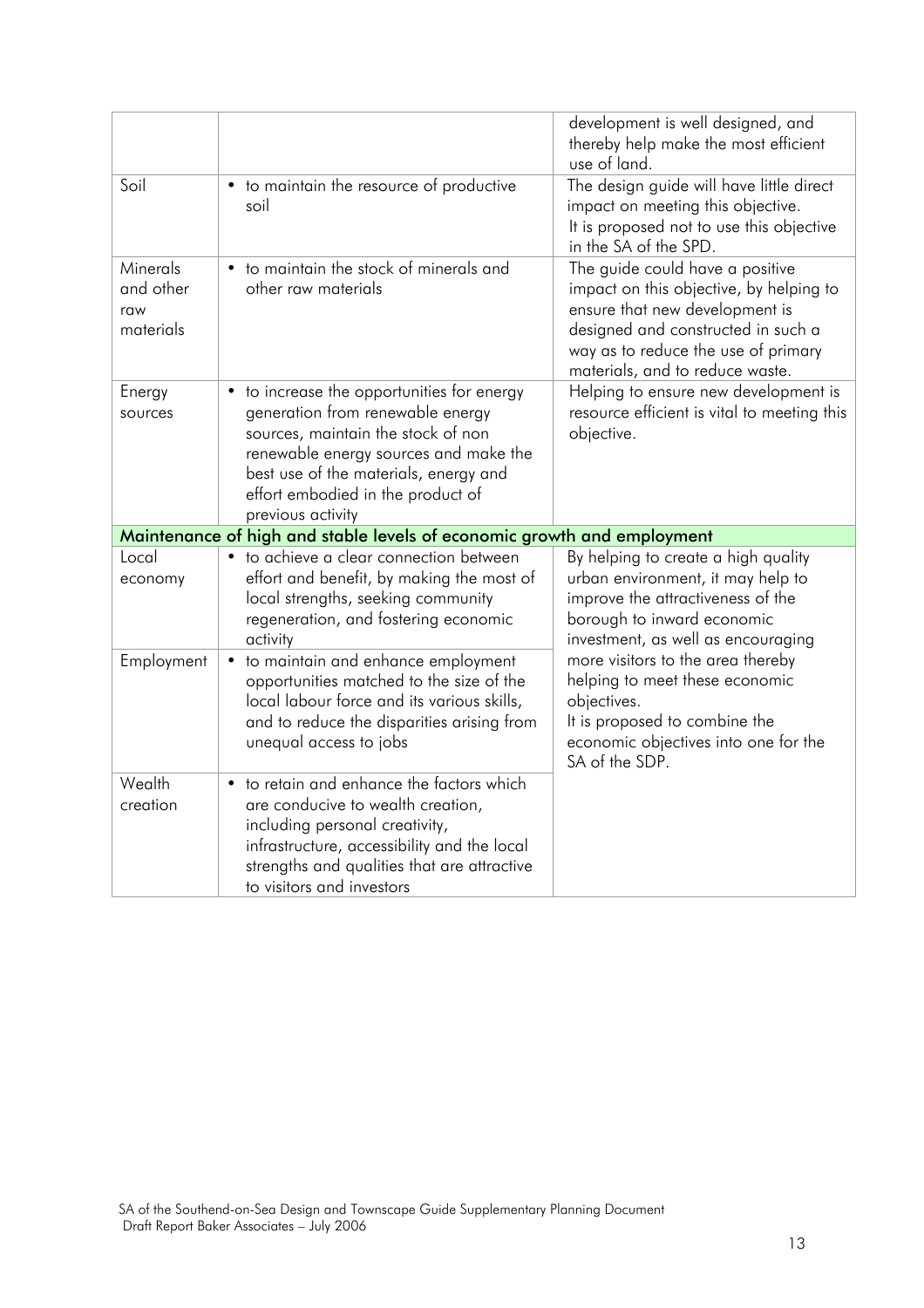# 5 Appraisal of SPD

#### Introduction

- 5.1 This section of the SA Report assesses the SPD in order to predict what the sustainability impacts of implementing this guide might be. As there are no specific policies or proposals in the SPD, it is not possible to carry out a systematic appraisal of the plan. Instead the SA process looks at the 'Design Principles' as set out in Section 2 of the SPD, with a simple matrix assessment looking at how these perform against the refined set of objectives as shown in Appendix 1.
- 5.2 The SPD consists of four sections, and a number of appendices. Section One is a general introduction to the guide, section two sets out the general 'Principles for Good Design' that new development in the borough should follow. This is followed by a section on 'Detailed Requirements for Good Design' which as the title indicates contains more detailed guidance on new development, and finally section four sets out the procedure for submitting planning applications and ensuring design is covered within them.
- 5.3 The SA first looks at the SPD as a whole with general comments on its likely performance in achieving a more sustainable level of development. This is then followed by a discussion of each of the sections of the SPD, with the emphasis on those sections that deal with the overall strategy and principles behind development in the borough.

#### General Comment

- 5.4 The guide does contain a large amount of information and detail on how development should proceed in the Borough, and its coverage of issues is quite comprehensive. However the key question of whether this guide would bring about greater sustainability is how effective it would be in bringing about the right kind of development, and to achieving the overall objectives of the guide. The comments here therefore look at how effective the influence of the SPD may be in implementing the intent of the Guide. Regardless of the content of the Guide, its impact on achieving greater sustainability is based on whether it can be implemented or not.
- 5.5 The Guide uses diagrams and pictures to demonstrate principles or to offer explanation through example, and are an effective way of demonstrating the principles of good design. These allow for a better understanding of the issues involved and outcomes intended than by description alone. The useful graphics the SPD contains include pictures showing examples of good quality design in development in the Borough, as well as several diagrams on designing infill development and house extensions, to ensure these are carried out in keeping with existing residential character. However, in many circumstances the SPD relies on written descriptions. The technical workding used in these sections is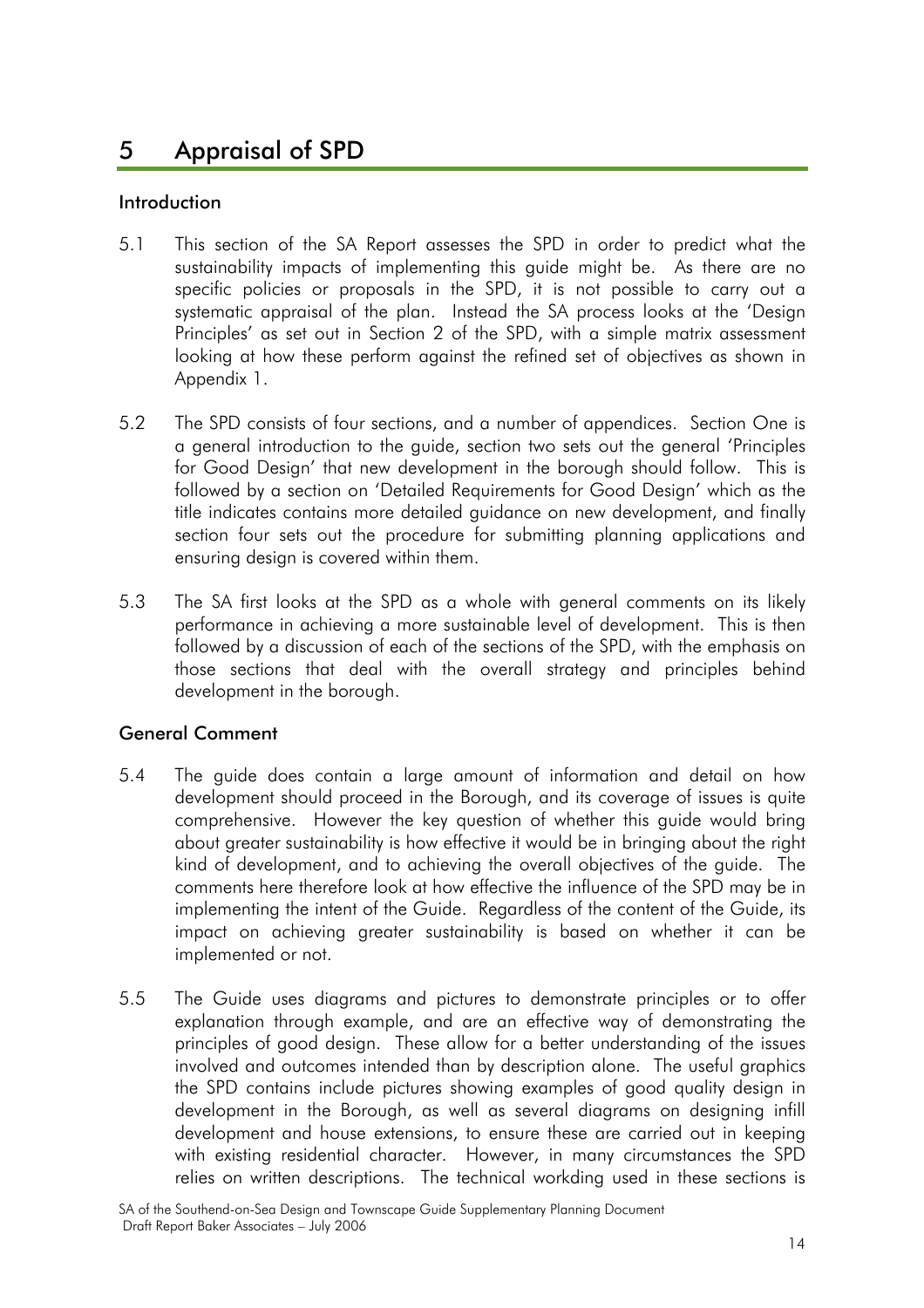explained in a glossary, and therefore it is hoped that this will be sufficient to ensure lay people and designers alike can implement the guidance. The inclusion of a substantial amount of illustrative material in the SPD is considered to go some way to assist the effectiveness of the document.

- 5.6 This issue is directly related to the matter of who the intended audience of the SPD is, as the Guide needs to be targeted at a wide range of users. From professional urban designers who are likely to be involved in submitting applications for large schemes, householders in submitting applications for extensions for instance. The Guide does achieve this balance quite well, and include a the glossary of terms to help clarify any more technical terms used. Therefore should help support development that takes place is in line with that desired by the SPD. However, the sheer number of topics and the detail with which they are addressed may overwhelm some users of the guide who have little familiarity with the issues addressed.
- 5.7 The advice contained in the Guide is quite generic, the principles as laid out are for the most part not very specific to the existing character of Southend-on-Sea, and many principles could be applied equally well to any part of the country. Although it is required that applications are assessed in relation to their context, and many applicants will be required to undertake a local character assessment as part of their application, it may have been helpful to spell out more detail on character specific areas of the town that have a distinctive local character. This could therefore help support these character and context assessments, and secure better design, in a similar way to the localised guidance given on beach huts will ensure these are in keeping with specific local character traits.
- 5.8 A particular point to note in this SPD is that the Guide should reference and refer to the most recent relevant planning documents, including national guidance. The Guide makes repeated reference to PPG3 in Section 2, and as this is soon to be replaced by PPS3 this should be updated to reflect the most current guidance. Furthermore it may be worth referred to other emerging guides, such as the 'Code for Sustainable Homes' currently under preparation by the DLGC.
- 5.9 Overall the document does appear relatively comprehensive in its coverage, and includes guidance on aesthetic and contextual issues, as well as coverage of issues such as the efficient and sustainable use of energy, water and the sourcing of materials.

#### Section One – Status and Introduction

5.10 The first section of the SPD serves as an introduction to the Guide. It includes a list of the relevant plans and strategies that the guide reflects and is influenced by, and where its position in the planning hierarchy for the area. As well as setting out an overall commitment to securing more sustainable development and urban renaissance as part of the Thames Gateway. This is welcomed by the appraisal, and in particular the statement that,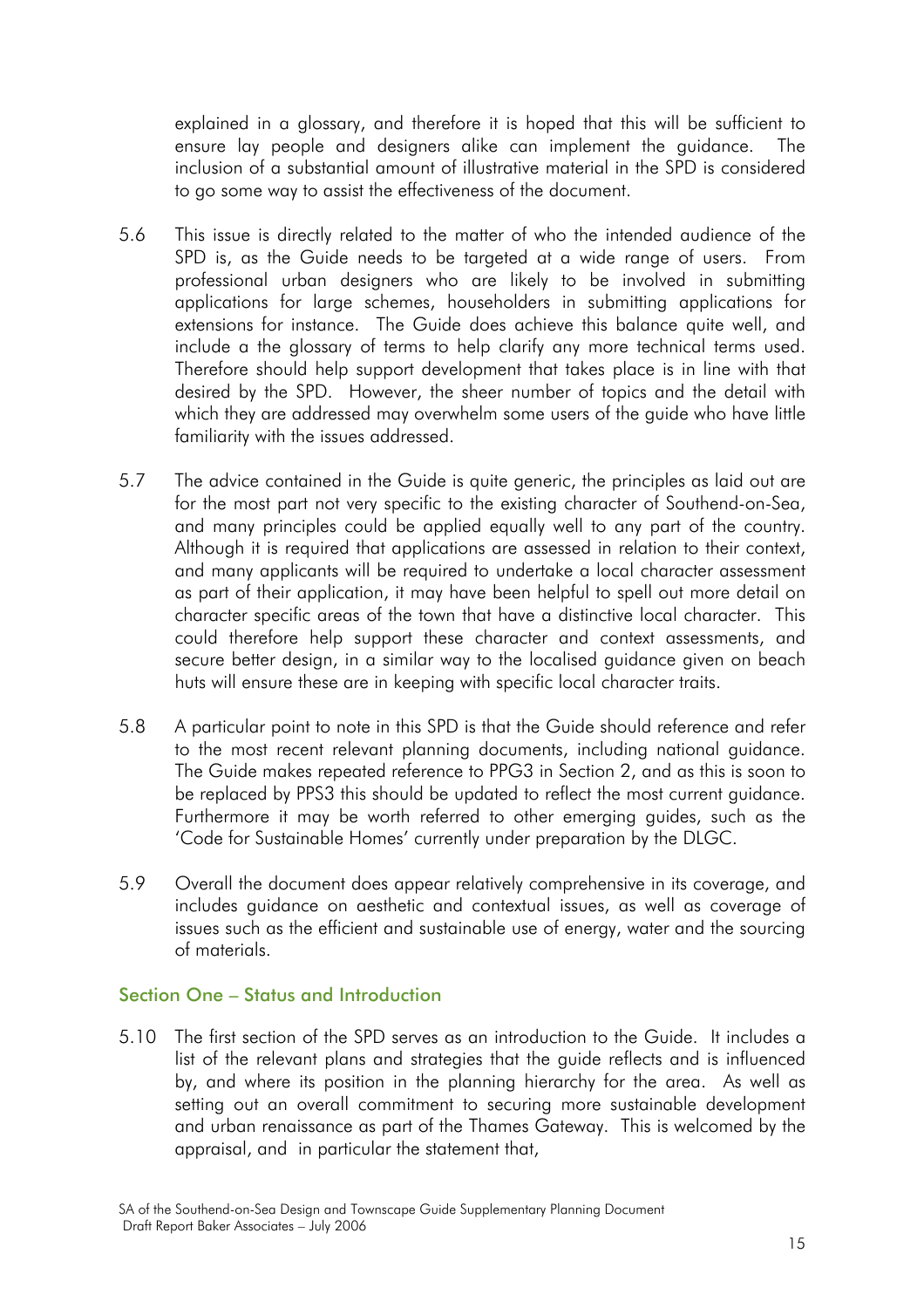*"Development proposals will be expected to contrite significantly to the creation of a high quality and sustainable urban environment which enhances and complements the natural and built assets of Southend.""* 

5.11 The three 'commitments' of sustainability, environment and good design do set out a good understanding of the sustainability issues in the plan area, seeking not only improve the physical quality of the built environment and open spaces, but also to link this to helping create sustainable communities. Although the separation of 'commitment to sustainability' and 'commitment to the environment' might be unsuitable, as the environment is the core component of sustainable development , and therefore should not be treated separately. In terms of aiming to achieve more sustainable development this first section of the SPD does represent a good starting point for the quide, and covers key sustainability themes.

#### Section Two – Design Principles

- 5.12 Section 2 of the SPD contains general design principles for the development of Southend.
- 5.13 The matrix in Appendix 1 shows each of the five key sustainability principles from section 2 of the SPD compared against each of the relevant sustainability objectives from the 'sustainability framework' developed for the SA of the LDF. The method used in the appraisal gives a general overview of the inclusion of sustainability considerations in the SPD. It is expected that it would be this section of the design SPD that should cover all of the relevant sustainability and urban renaissance issues for the borough, as it appears to be the intention of the section to cover all of the generic design principles on which new development should be based.
- 5.14 As Appendix 1 shows the coverage of issues appears quite comprehensive with matters such as accessibility, community and the built environment covered well. The relationship between good design and a high quality built environment and social regeneration is clearly made, with the inclusion of several principles that will directly aid social well being through good design. This includes matters such as designing layouts of new buildings to help reduce crime, and using new development and open spaces to bring or enhance a distinctive sense of place to areas within the Borough.
- 5.15 As well as aesthetic and contextual design principles this section also covers matters relating to the sustainable construction and resource efficiency of new development. This inclusion is welcomed by the sustainability appraisal as considering these aspects of a development from the outset of development is essential in order to fully realise the benefits of more sustainable construction. This includes consideration of the layout of development, the materials used, and design in features that will contribute to resource efficiency. The guidance indicates that all new development should expect to achieve 'excellent' on the BRE Environmental Assessment Method. This is an ambitious goal, and if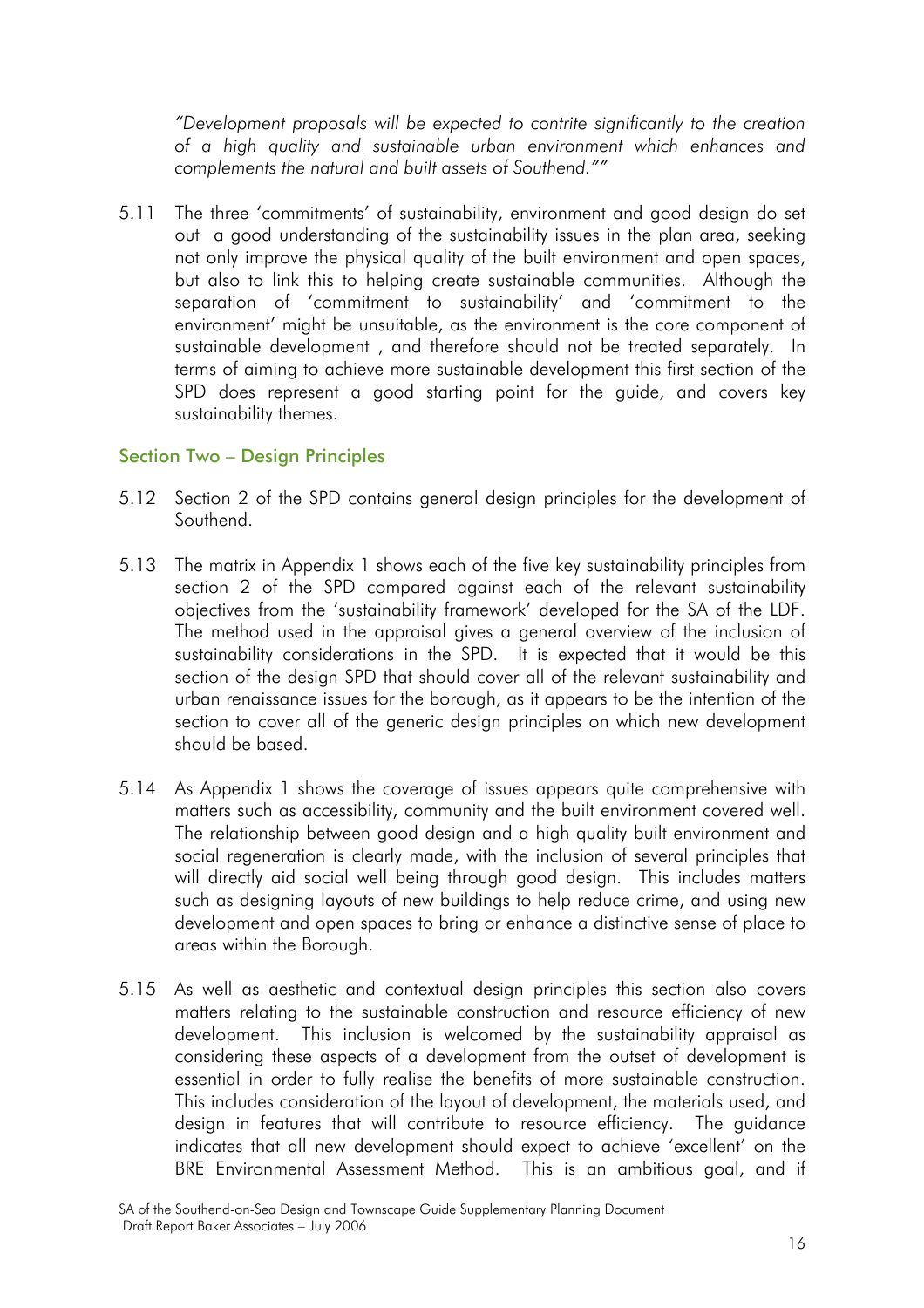achieved should make a significant contribution to achieving more sustainable development (not only in terms of energy efficiency). Although to be truly effective these requirements of more sustainable construction and the BRE requirements need to be backed up by appropriate LDF policy in order to make them non-negotiable elements of new development. It may have been suitable for the Guide to refer to the emerging Code for Sustainable Homes being produced by the DLGC, that will set out sustainable guidelines and standards to be met.

- 5.16 Appendices 3, 4 and 5 are also a useful addition to the Guide as they show how energy efficiency, water efficiency and biodiversity features can be incorporated into development whatever the size. This provides a useful first point reference source, although the developer would have to look elsewhere for more detail on these schemes.
- 5.17 In terms of helping to achieve the economic objectives of sustainable development the matrix shows no relationship between the design principles and helping to achieve this. However, this may not necessarily be the case, and in many instances there will be an indirect impact between an improvement of the urban environment and the attractiveness of the borough to inward investment and increased tourism revenue. This relationship can not necessarily be attributed to any one of the principles but instead may be as a result of the combined effect of their implementation.
- 5.18 A balance that must be sought in all design guides, including this SPD, is that there is significant overlap between what is principle and what are process matters. It is therefore important for the Guide to be clear about what it is the guide is asking people to do and where there are particular requirements to meet, and what is merely advice, in order for successful implementation. Section 4 of the Guide goes some way to detailing this distinction by setting out what would be required as part of a planning application.
- 5.19 The final part of this section consists of a checklist of the design principles. This provides a good summary of the section, and sets out the main issues for consideration. This is welcomed by the sustainability appraisal as it provides a concise overview of the chapter, and allows quick cross reference to relevant sections.

#### Section Three – Detailed Requirements for Good Design

- 5.20 This section gives provides guidance on the details of development and design in the Borough.
- 5.21 As with section two the coverage of issues appears to be quite comprehensive. The focus in this section is on the aesthetic issues of development design in order to retain character rather than the functional aspects of urban design, and it is the functional aspects that are generally more relevant in the promotion of sustainable development. The section could also include details relating to the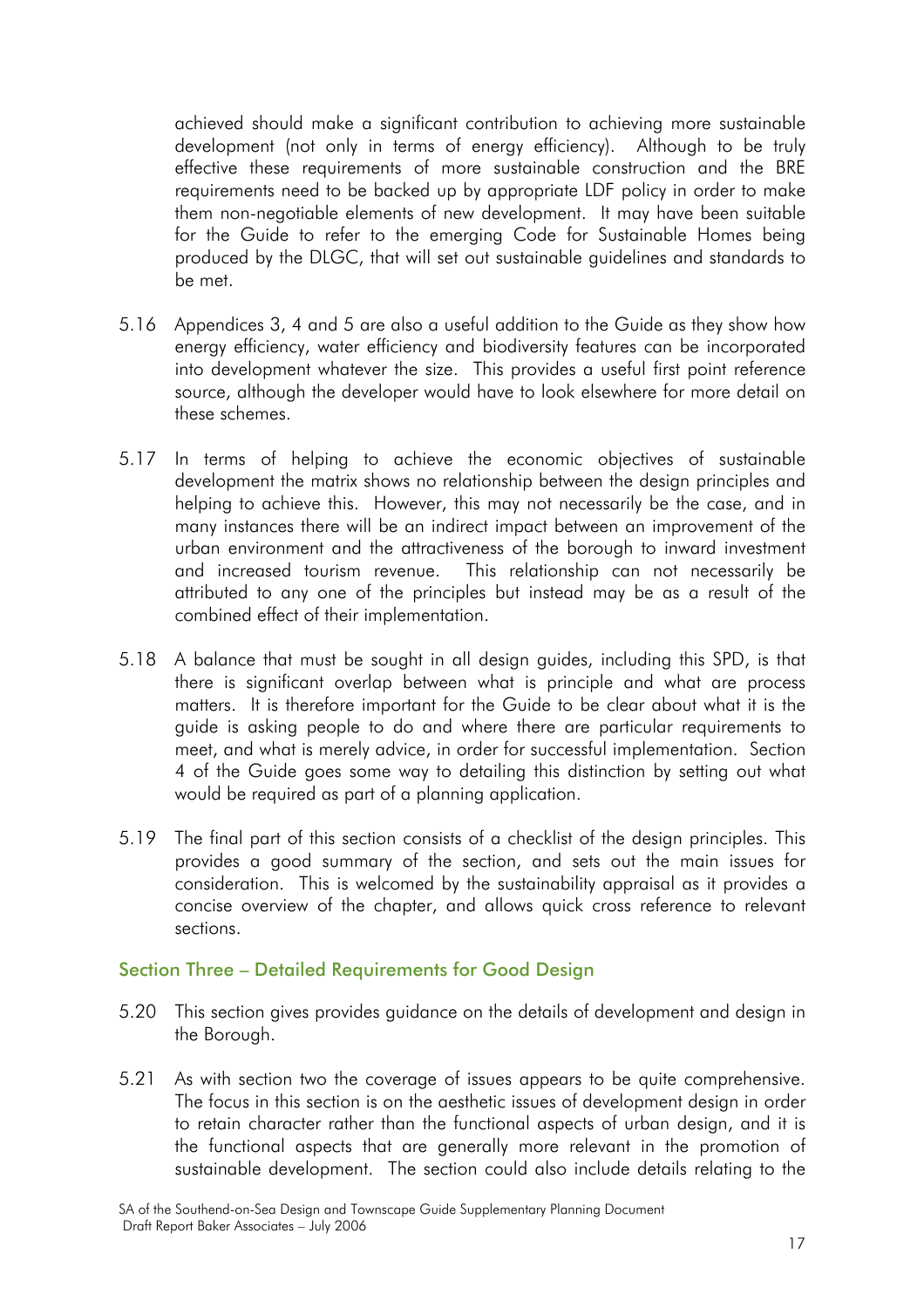management of construction, including matters relating to the protection of residential amenity, air and water courses from the temporary impacts of construction, as well as considering how construction waste will be minimised and material re-used where possible.

5.22 The coverage of landscape seeks to incorporate elements of biodiversity enhancement. This approach is welcomed by the SA, as landscape should not only be for aesthetics but has a valuable role to play in maintaining and enhancing biodiversity.

#### Section Four – Making Applications

- 5.23 This section sets out the procedures for submitting a planning application and how the design issues should be incorporated into this.
- 5.24 This section aids users of the Guide understand what would be required of them at when submitting a planning application. It is thorough is setting out what must be included in an application as standard, and what needs to be included on a case by case basis. The Guide states that the additional supporting documentation 'may be required to accompany application on lager development sites'. This leaves a level of ambiguity in the inclusions needed in an application and highlights the need for proper pre-applications discussions for all developments to be able to identify these needs from the outset. Furthermore it may have been useful for clarity to make clear, if it is the intent, that some of these additional documents will be required for smaller scale developments if depending on the type of development or sensitivity of location.
- 5.25 An issue that this SPD raises is that the guidance is trying to be applicable to all types of development, from the largest commercial scheme down to householder extensions.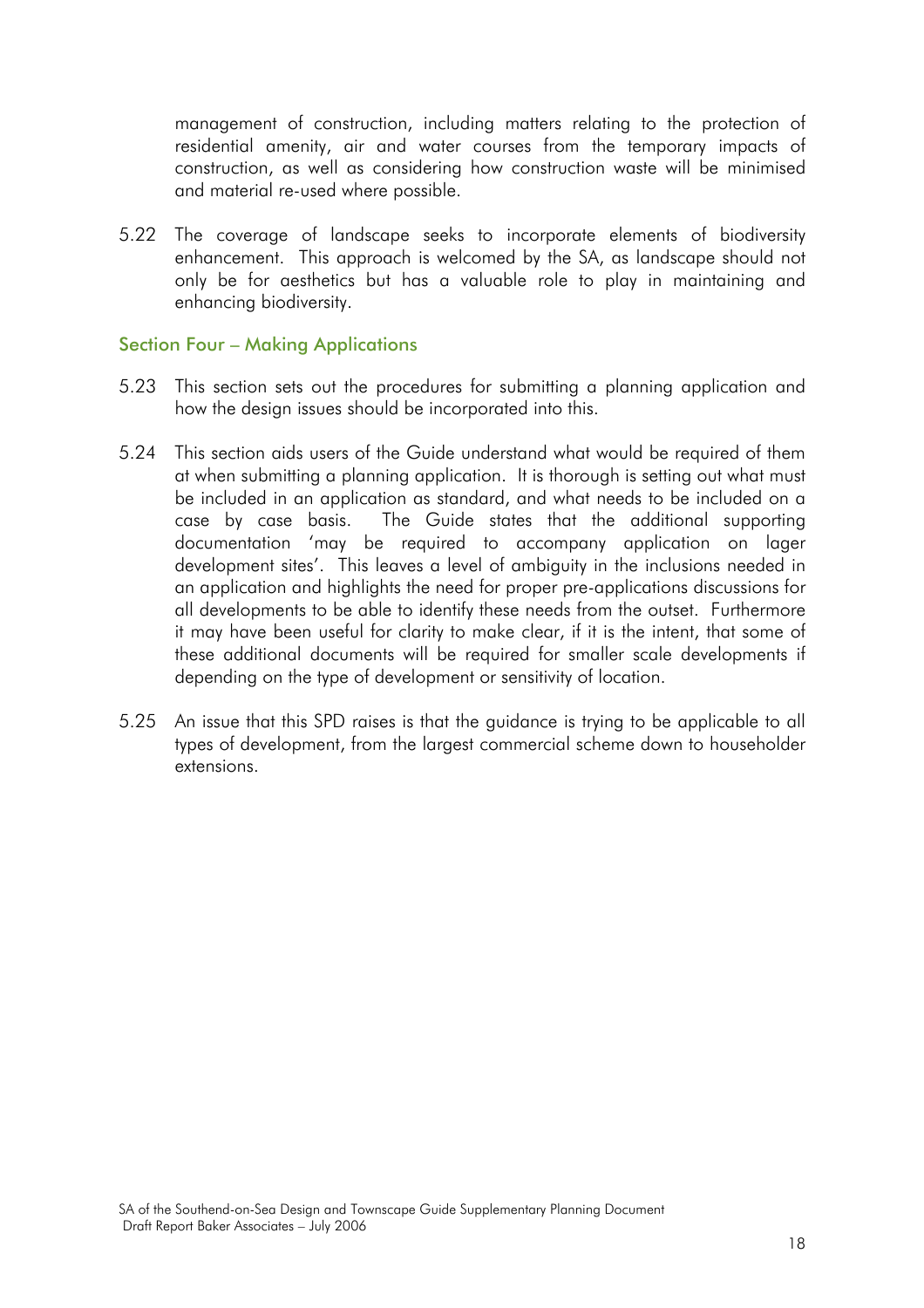## 6 Summary of Issues

- 6.1 Overall the introductory sections of the SPD show a good understanding of the issues relating to sustainable development, and particularly the relationship between built environmental quality and sustainable communities.
- 6.2 In general there is a good coverage of sustainability issues in the SDP and matters relating to the aesthetic nature of development as well as the sustainability in terms of resource efficiency and biodiversity. This combined approach is welcomed by the SA, and represents a significant change from the consultation draft version of the SDP.
- 6.3 The Guide contains a great deal of information from detailed specifics about the design of some aspects of development to more broad principles of what would be considered good design. The advice given does lack much in the way of specifics that ties the advice given to Southend-on-Sea, and much is generic good practice. However, this is not necessarily a criticism of the approach, as the guidance does emphasise the importance of individual developers identifying character and context in their area as part of designing their development.
- 6.4 A further issue is the target audience of the document, and achieving the balance between providing a document for those already familiar with urban design and novices is difficult. The approach taken in the Guide does seem to achieve this balance quite well and includes material relating to small development and large development, as well as a glossary to explain more technical terms.
- 6.5 The other key issues is that the Guide precedes the development of development control policies that will set the statutory approach to new development. This means the SPD can not refer to policy to support the advice in the Guide. Also this means that it is not clear whether some of the guidance given will become required through policy, such as matters relating to sustainable construction and meeting BRE Environmental Assessment Method standards.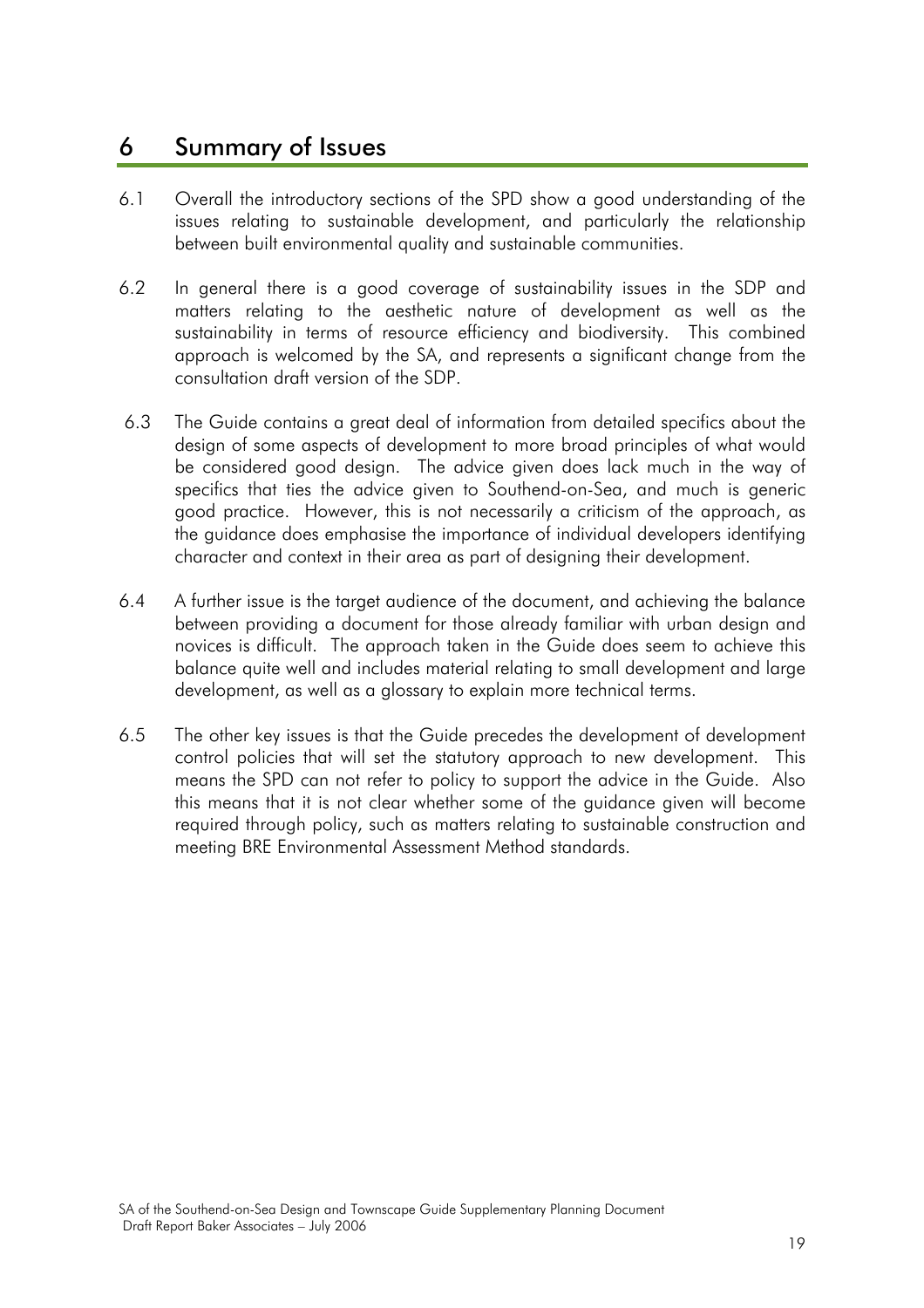## Appendix 1: Comparison of the SPD design principles against the sustainable development objectives

 $\bullet$  = positive relationship, with the principle helping to achieve the sustainability objective

- = no direct relationship between the principle and the objective, although secondary relationships may exist

? = unclear relationship between the principle and objective, which may be as a result of factors such as unpredictable effects, lack of clarity in the principle as described, or differing ways it could be implemented

|                       | <b>Accessibility</b> | <b>A</b> | <b>Health</b> and | Community | Biodiversi <del>t</del> y | andscape<br>haracte | Built<br><u>environmen</u> | ξ. | <b>Water</b> | Land | <b>Minerals</b> | <b>Energy</b> | Economy | <b>Comment</b>                                                                                                                                                                                                                                                                                                                                                                                                                                                                                                                                                                                                                                                                                                                                                                                                                                                                                                                                                                    |
|-----------------------|----------------------|----------|-------------------|-----------|---------------------------|---------------------|----------------------------|----|--------------|------|-----------------|---------------|---------|-----------------------------------------------------------------------------------------------------------------------------------------------------------------------------------------------------------------------------------------------------------------------------------------------------------------------------------------------------------------------------------------------------------------------------------------------------------------------------------------------------------------------------------------------------------------------------------------------------------------------------------------------------------------------------------------------------------------------------------------------------------------------------------------------------------------------------------------------------------------------------------------------------------------------------------------------------------------------------------|
| Site appraisal        | Ŝ                    |          |                   |           | S                         |                     |                            |    |              |      |                 |               |         | help to ensure that development takes into<br>This should<br>consideration the assets and constraints on the site itself, in order<br>to ensure development is appropriately located and designed for<br>the site. It should have general positive effects on the appearance<br>and biodiversity value of the site. Flooding is explicitly addressed,<br>and should help prevent inappropriate development in flood risk<br>areas.                                                                                                                                                                                                                                                                                                                                                                                                                                                                                                                                                |
| The Design<br>Concept |                      |          |                   |           | S                         | Ŝ.                  |                            | Ś. |              |      |                 | Ŝ.            |         | This first part of the section appears to deal with the form of<br>development, and how it can be designed to fit in appropriately<br>into the surroundings without negative effects on the character of<br>the area. It has the potential to have positive effects on making<br>accessible sites, as well as helping define communities. The<br>principle explicitly refers to building densities, and this should help<br>encourage the efficient use of land. The parts of this section on<br>accessibility and pedestrian permeability of the site should also<br>have greatest effect on helping to achieve more accessible<br>development, and secondary to this there may be air and energy<br>related benefits associated with less car use. The part of this<br>section on the public realm should help to meet objectives related<br>to the heath and safety of communities, both by the provision of<br>open space, and ensuring new development is designed to reduce |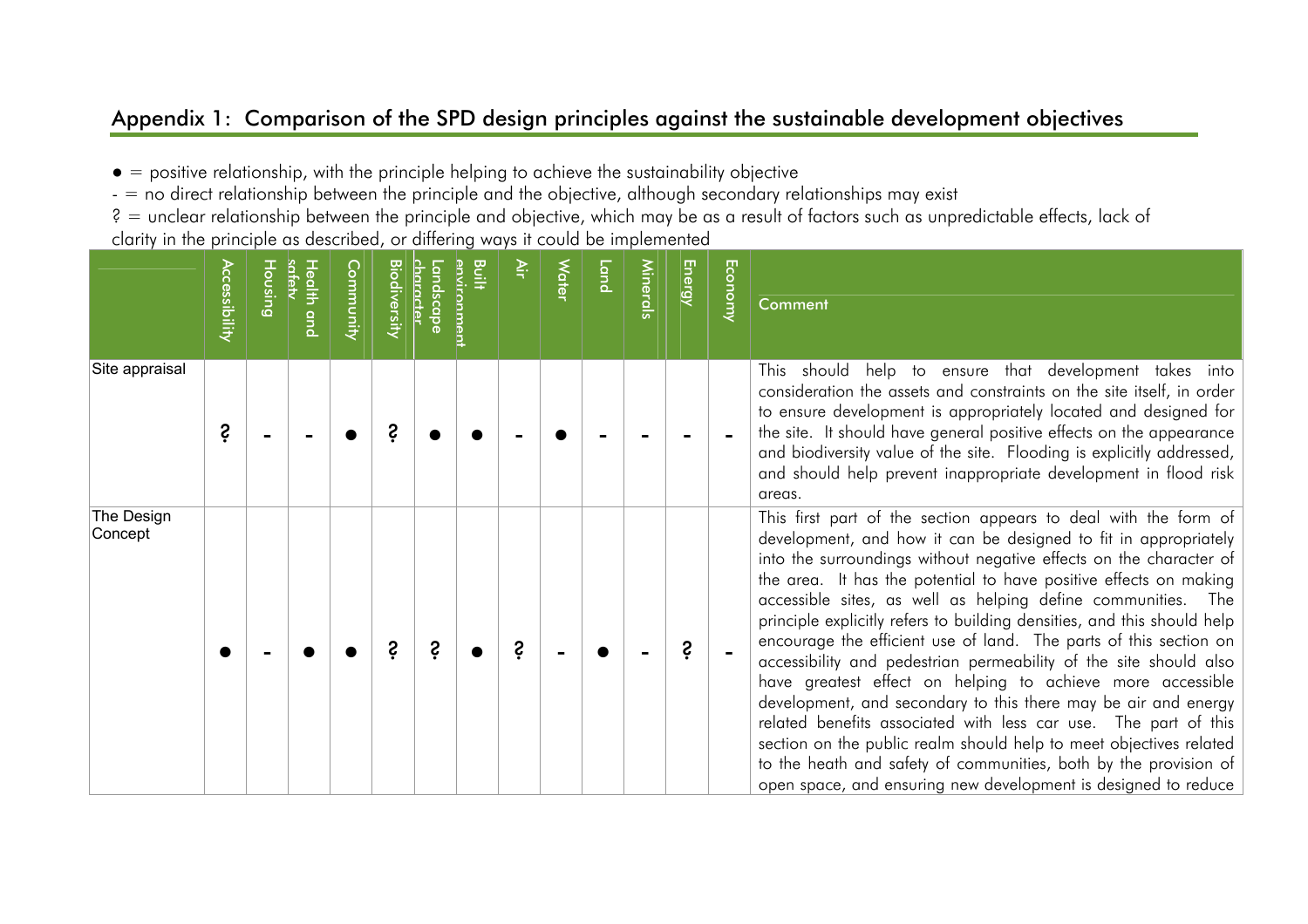| Sustainability<br>development          |  | Ŝ | Ŝ. |   | Ś. |  |  | crime and fear of crime. The principles should also help to bring<br>direct improvements to the built environment, and townscape<br>character. All of these elements should help in improving<br>communities and sense of place.<br>The principles set out in this section aim for more sustainable<br>development. As they appear now they should help in partially<br>helping to meet several sustainable development objectives,<br>including those for accessibility and the built environment. As well<br>as encouraging the reuse of buildings that should have positive<br>effects relating to the efficient use of land, and conserving primary<br>resources. This section also covers matters relating to the more<br>sustainable use of resources, such as energy and water, listing the<br>various ways this can be achieved, with appendix 3 providing a<br>useful guide to measures that can be taken to incorporate this type<br>of provision into all scales of development. In particular this<br>section contains an ambitious target, welcomed by the<br>sustainability appraisal that all new development should aim to<br>achieve the BREEAM 'excellent' standard (although this assessment<br>does not only consider energy matters). This would also need to<br>be backed up by appropriate policy in the statutory sections of the<br>LDF. The part on affordable housing covers a topic which is likely<br>to be included in detail in the statutory sections of the LDF, and<br>may not be necessary here. |
|----------------------------------------|--|---|----|---|----|--|--|-------------------------------------------------------------------------------------------------------------------------------------------------------------------------------------------------------------------------------------------------------------------------------------------------------------------------------------------------------------------------------------------------------------------------------------------------------------------------------------------------------------------------------------------------------------------------------------------------------------------------------------------------------------------------------------------------------------------------------------------------------------------------------------------------------------------------------------------------------------------------------------------------------------------------------------------------------------------------------------------------------------------------------------------------------------------------------------------------------------------------------------------------------------------------------------------------------------------------------------------------------------------------------------------------------------------------------------------------------------------------------------------------------------------------------------------------------------------------------------------------------------------------------------|
| The Historic<br>Environment            |  |   |    |   |    |  |  | As with affordable housing the principles of this section are in line<br>with national guidance and are likely to be included in the<br>statutory part of the LDF.                                                                                                                                                                                                                                                                                                                                                                                                                                                                                                                                                                                                                                                                                                                                                                                                                                                                                                                                                                                                                                                                                                                                                                                                                                                                                                                                                                  |
| Control of<br>permitted<br>development |  | Ŝ |    | Ŝ |    |  |  | The approach taken in this section should help to retain and<br>enhance the quality of development in areas within Southend that<br>have been identified as having important local character, under<br>Article 4 Directions. Keeping these Directions under review should<br>help prevent harm to these locally distinctive areas by restricting<br>permitted development rights.                                                                                                                                                                                                                                                                                                                                                                                                                                                                                                                                                                                                                                                                                                                                                                                                                                                                                                                                                                                                                                                                                                                                                   |